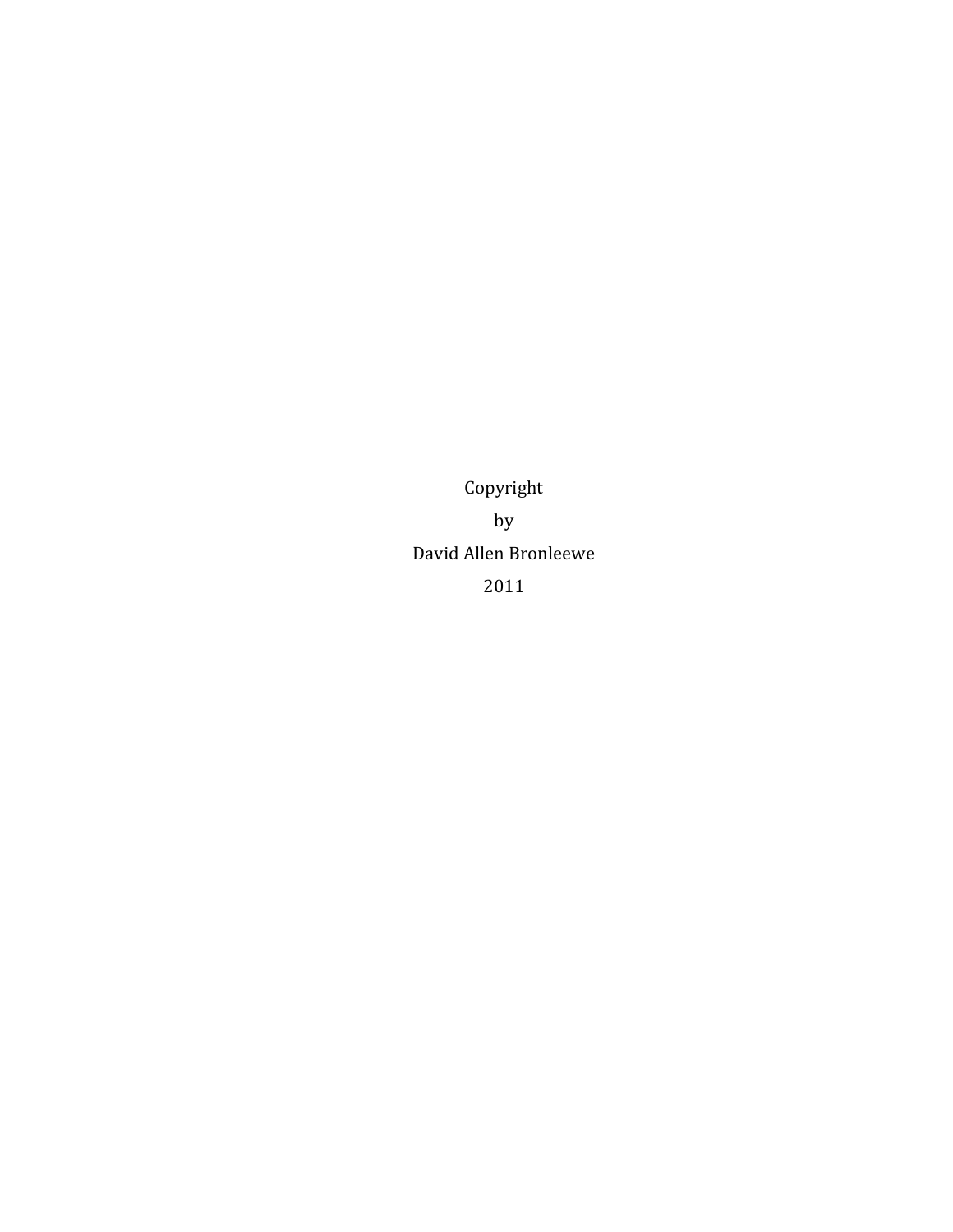**The Report Committee for David Allen Bronleewe Certifies that this is the approved version of the following report:**

**Bitcoin NFC**

# **APPROVED BY SUPERVISING COMMITTEE:**

**Supervisor:**

Christine Julien

**Co-supervisor:**

Bill Bard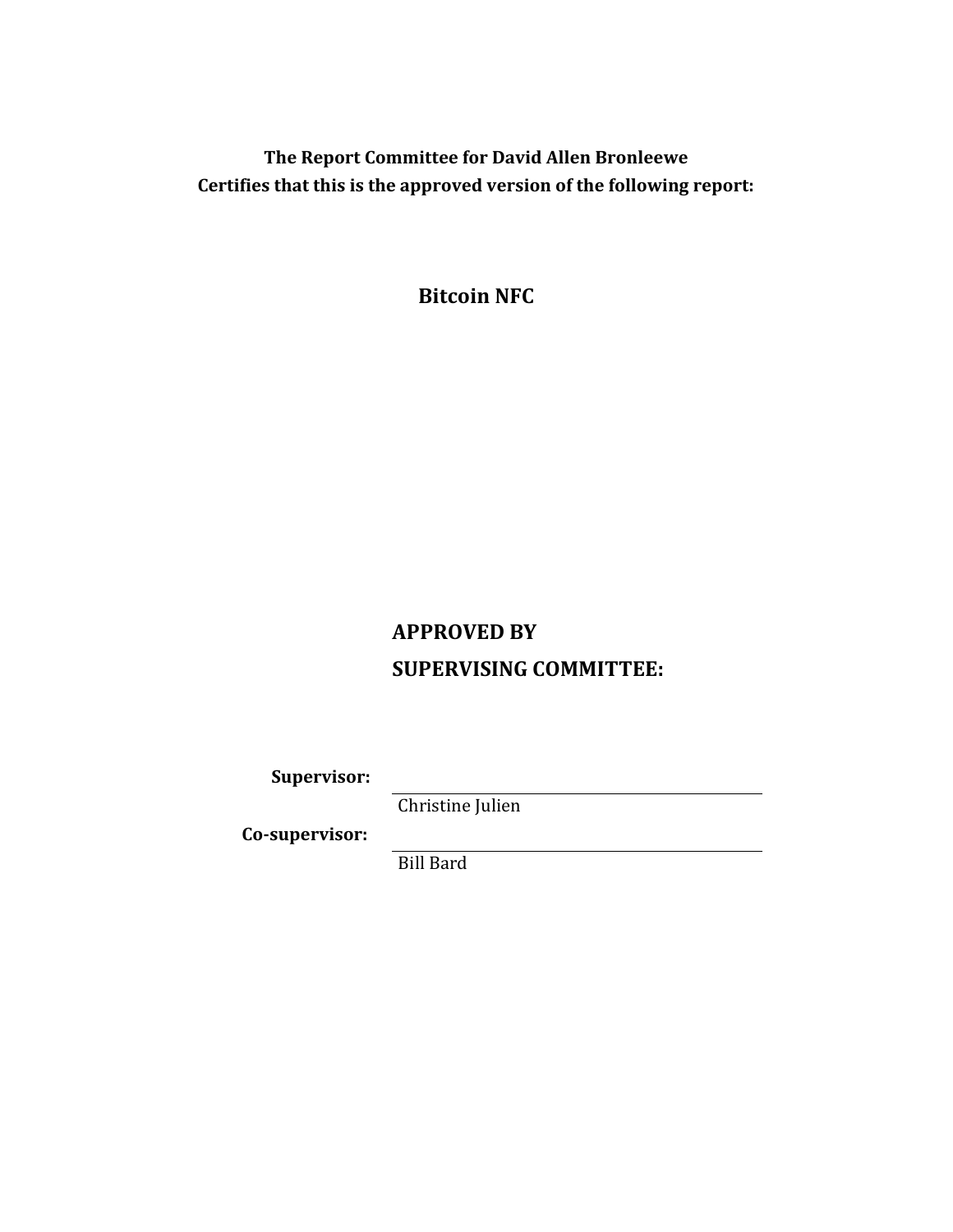# **Bitcoin NFC**

**by**

# **David Allen Bronleewe, B.S.**

# **Report**

Presented to the Faculty of the Graduate School of The University of Texas at Austin in Partial Fulfillment of the Requirements for the Degree of

# **Master of Science in Engineering**

**The University of Texas at Austin August 2011**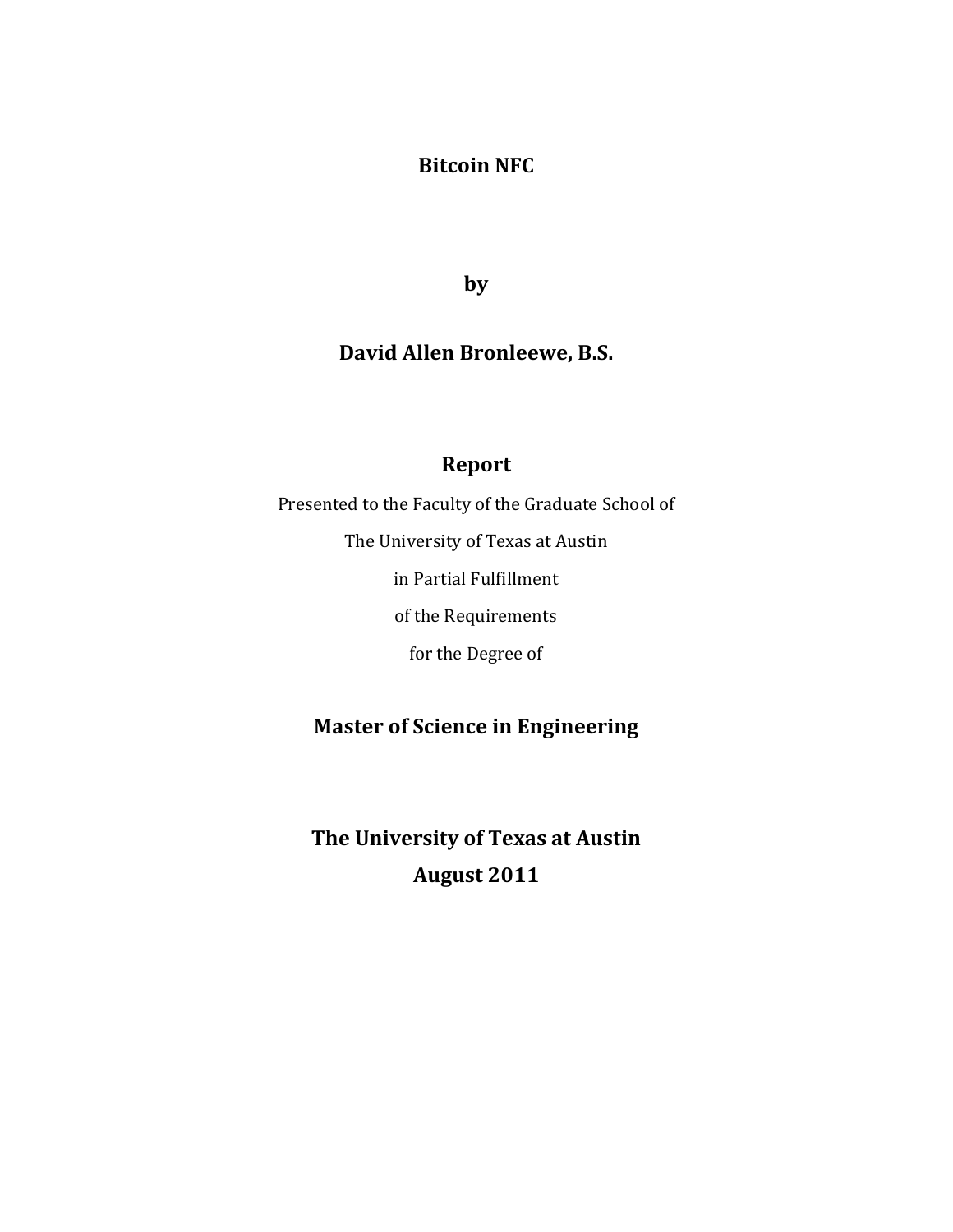## **Abstract**

# **Bitcoin NFC**

David Allen Bronleewe, M.S.E. The University of Texas at Austin, 2011

Supervisors: Christine Julien and Bill Bard

Bitcoin is a new digital, virtual currency. Unlike other currencies, it is not controlled by a single company, financial institution or government. Instead, it is controlled by a peer-to-peer network of clients running the open-source Bitcoin software.

When using Bitcoin, online transactions can be made directly between two parties without the need for a trusted third party such as Paypal, Visa or a bank.

This paper describes the development of Bitcoin NFC, an Android app designed to send bitcoins from one Android device to another.

The technology used for sending information between devices is Near Field Communication (NFC), a very close-ranged wireless protocol. NFC allows devices to communicate by simply touching two devices together. There is no need for any configuration or pairing.

Bitcoin NFC makes it possible to use bitcoins for point-of-sale transactions. Rather than swiping a credit card, a phone running Bitcoin NFC could be swiped instead.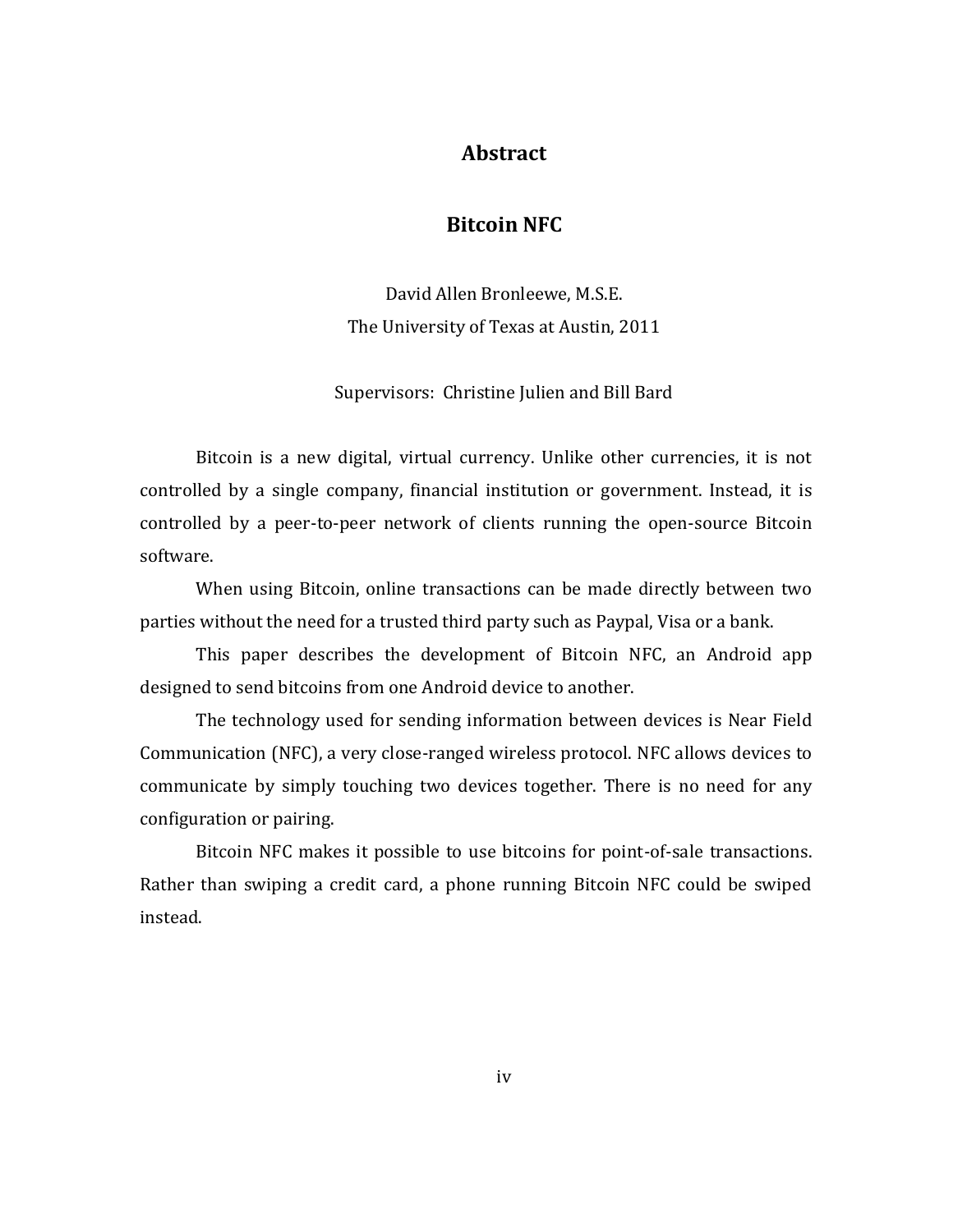# **Table of Contents**

| 1. |                                                                                                                                                                                                                                                                                                                                                                                               |  |  |
|----|-----------------------------------------------------------------------------------------------------------------------------------------------------------------------------------------------------------------------------------------------------------------------------------------------------------------------------------------------------------------------------------------------|--|--|
|    | 1.1                                                                                                                                                                                                                                                                                                                                                                                           |  |  |
|    |                                                                                                                                                                                                                                                                                                                                                                                               |  |  |
|    |                                                                                                                                                                                                                                                                                                                                                                                               |  |  |
|    |                                                                                                                                                                                                                                                                                                                                                                                               |  |  |
|    |                                                                                                                                                                                                                                                                                                                                                                                               |  |  |
|    |                                                                                                                                                                                                                                                                                                                                                                                               |  |  |
|    | 1.2                                                                                                                                                                                                                                                                                                                                                                                           |  |  |
|    | 1.3                                                                                                                                                                                                                                                                                                                                                                                           |  |  |
| 2. | $\label{eq:2} \textbf{Development} \textit{} \textit{} \textit{} \textit{} \textit{} \textit{} \textit{} \textit{} \textit{} \textit{} \textit{} \textit{} \textit{} \textit{} \textit{} \textit{} \textit{} \textit{} \textit{} \textit{} \textit{} \textit{} \textit{} \textit{} \textit{} \textit{} \textit{} \textit{} \textit{} \textit{} \textit{} \textit{} \textit{} \textit{} \text$ |  |  |
|    | 2.1                                                                                                                                                                                                                                                                                                                                                                                           |  |  |
|    | 2.2                                                                                                                                                                                                                                                                                                                                                                                           |  |  |
|    | 2.3                                                                                                                                                                                                                                                                                                                                                                                           |  |  |
|    | 2.4                                                                                                                                                                                                                                                                                                                                                                                           |  |  |
|    | 2.5                                                                                                                                                                                                                                                                                                                                                                                           |  |  |
|    | 2.6                                                                                                                                                                                                                                                                                                                                                                                           |  |  |
| 3. |                                                                                                                                                                                                                                                                                                                                                                                               |  |  |
|    | 3.1                                                                                                                                                                                                                                                                                                                                                                                           |  |  |
|    | 3.2                                                                                                                                                                                                                                                                                                                                                                                           |  |  |
|    |                                                                                                                                                                                                                                                                                                                                                                                               |  |  |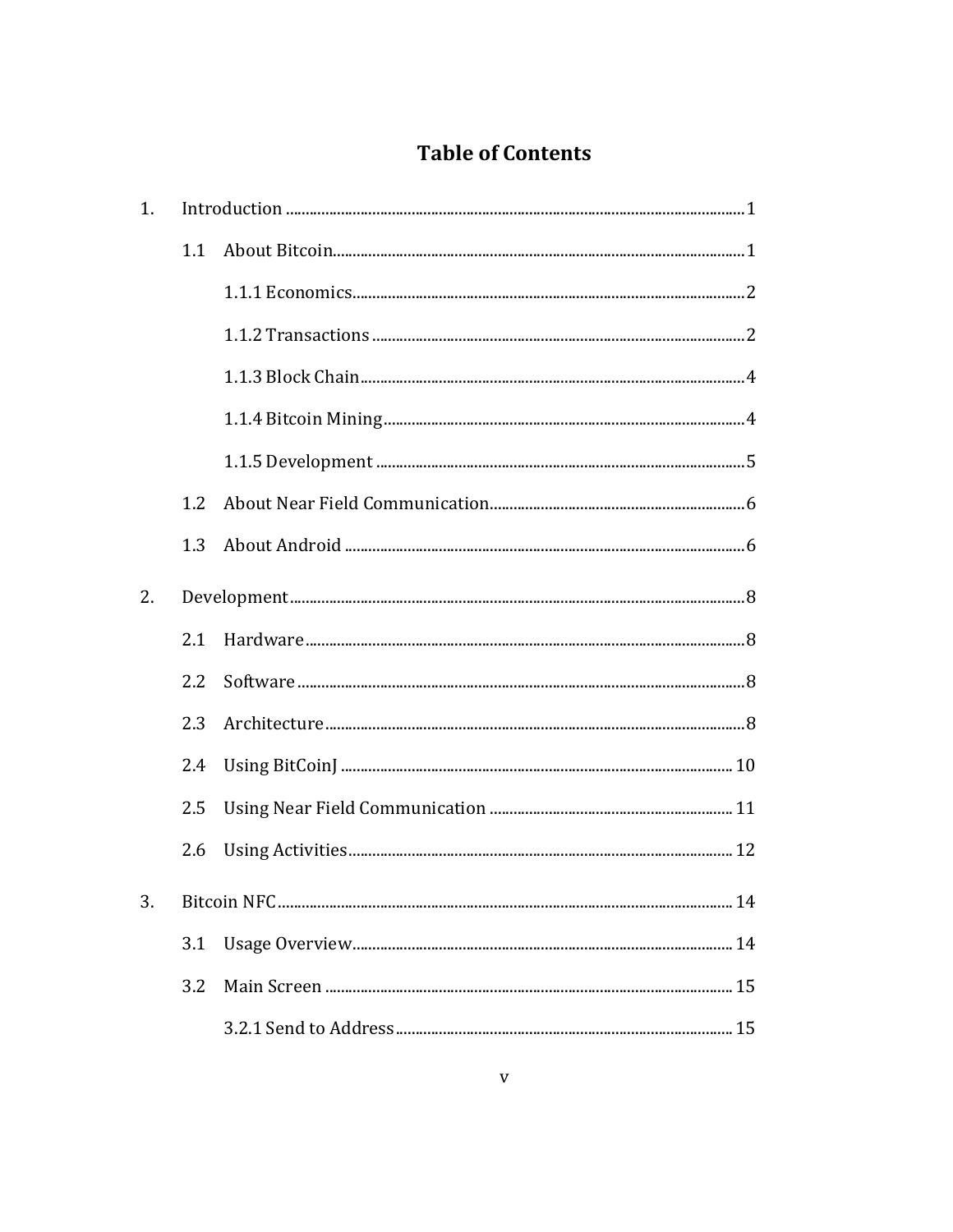|    | 3.3 |  |
|----|-----|--|
|    |     |  |
|    |     |  |
|    |     |  |
|    | 3.4 |  |
| 4. |     |  |
|    | 4.1 |  |
|    | 4.2 |  |
|    | 4.3 |  |
|    | 4.4 |  |
| 5. |     |  |
|    | 5.1 |  |
|    | 5.2 |  |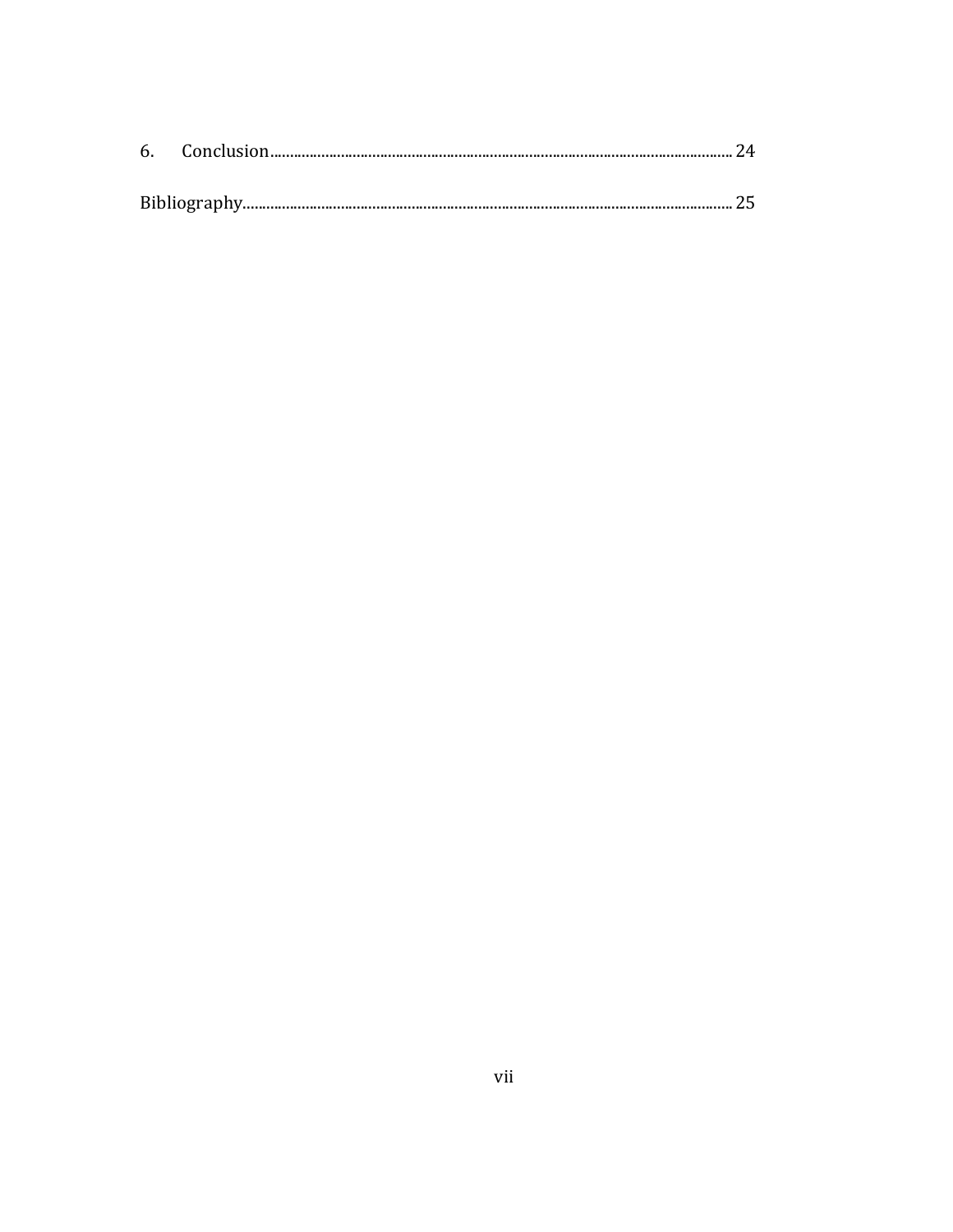# **List of Figures**

| Figure 1:  |  |
|------------|--|
| Figure 2:  |  |
| Figure 3:  |  |
| Figure 4:  |  |
| Figure 5:  |  |
| Figure 6:  |  |
| Figure 7:  |  |
| Figure 8:  |  |
| Figure 9:  |  |
| Figure 10: |  |
| Figure 11: |  |
| Figure 12: |  |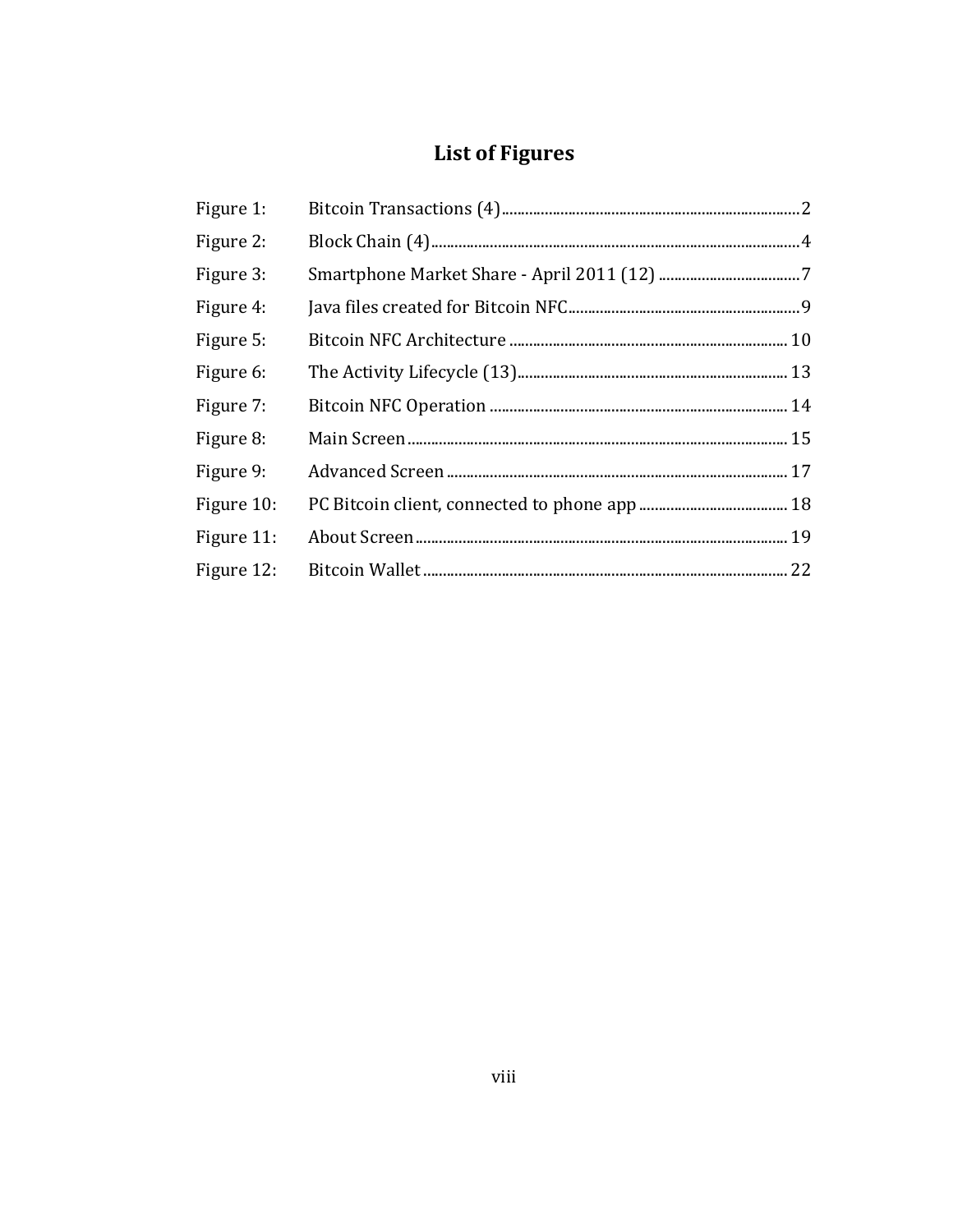## **1. Introduction**

Smart phones, such as those running Android or iOS, are becoming more and more capable with each new generation of devices. They can serve many different functions such as a camera, video camera, GPS unit, web browsing device communications device of all sorts: voice, video, text message, instant message, email.

Google now wants people to also use their phones for mobile payments. Rather than swiping your credit card, the phone would be swiped instead. Google's new mobile payment service is called Google Wallet. (1)

The technology used to make this swiping possible is called Near Field Communication (NFC), a very close-ranged wireless protocol.

I developed Bitcoin NFC, an Android app, to enable mobile payments between Android devices. Rather than transferring US dollars like Google Wallet, Bitcoin NFC transfers a new virtual currency called Bitcoin.

At the time development began on this project, there were no other mobile clients for Bitcoin. (2) Currently there is a more fully featured app called Bitcoin Wallet that can be found on the Android Market. (3)

#### **1.1 ABOUT BITCOIN**

Bitcoin is a new digital, virtual currency. Unlike other currencies, it is not controlled by a single company, financial institution or government. Instead, it is controlled by a peer-to-peer network of clients running the open-source Bitcoin software. (4)

There are a few organizations accepting donations in bitcoins and several small businesses accept them, but Bitcoin has yet to see widespread adoption. It will be interesting to see if Bitcoin usage will ever become ubiquitous.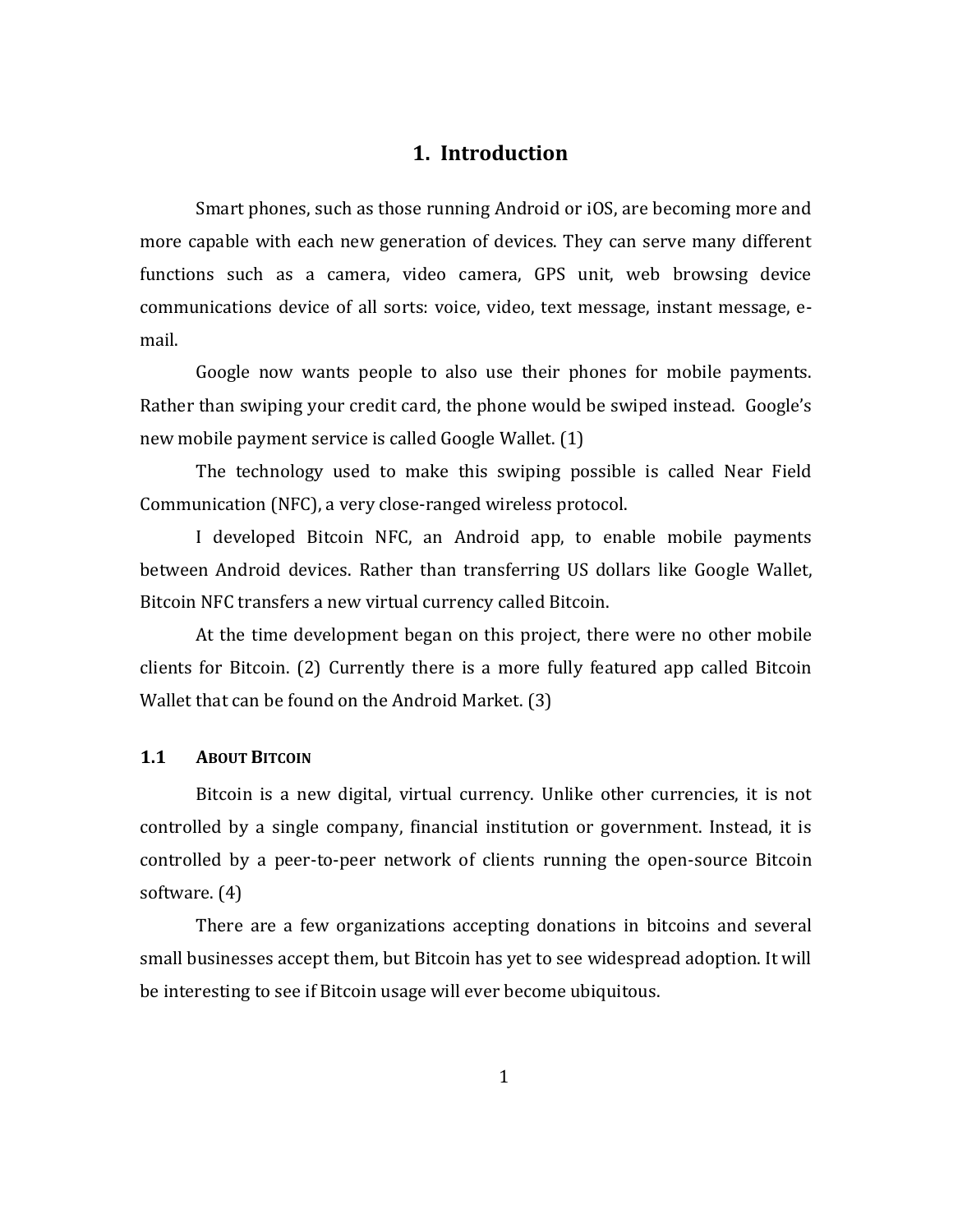#### **1.1.1 Economics**

Bitcoins can be freely exchanged between parties. They can be used to pay for goods or services, and there are exchange markets where bitcoins can be bought or sold using other currencies. They are not backed by gold or any other currency. Their value is based on scarcity. The Bitcoin system is designed so that there is always a limited number of bitcoins in circulation.

The value of bitcoins on the exchange markets have increased drastically. At the beginning of 2011, a single bitcoin sold for under \$1 USD. By June, they went up as high as \$30 USD. As of August, 2011, the price has leveled off at around \$10 USD per bitcoin.

The most popular exchange is Mt. Gox. (5) Once an account is created with Mt. Gox, you can use funds from a bank account in order to purchase bitcoins from other Mt. Gox users.

#### **1.1.2 Transactions**



Figure 1: Bitcoin Transactions (4)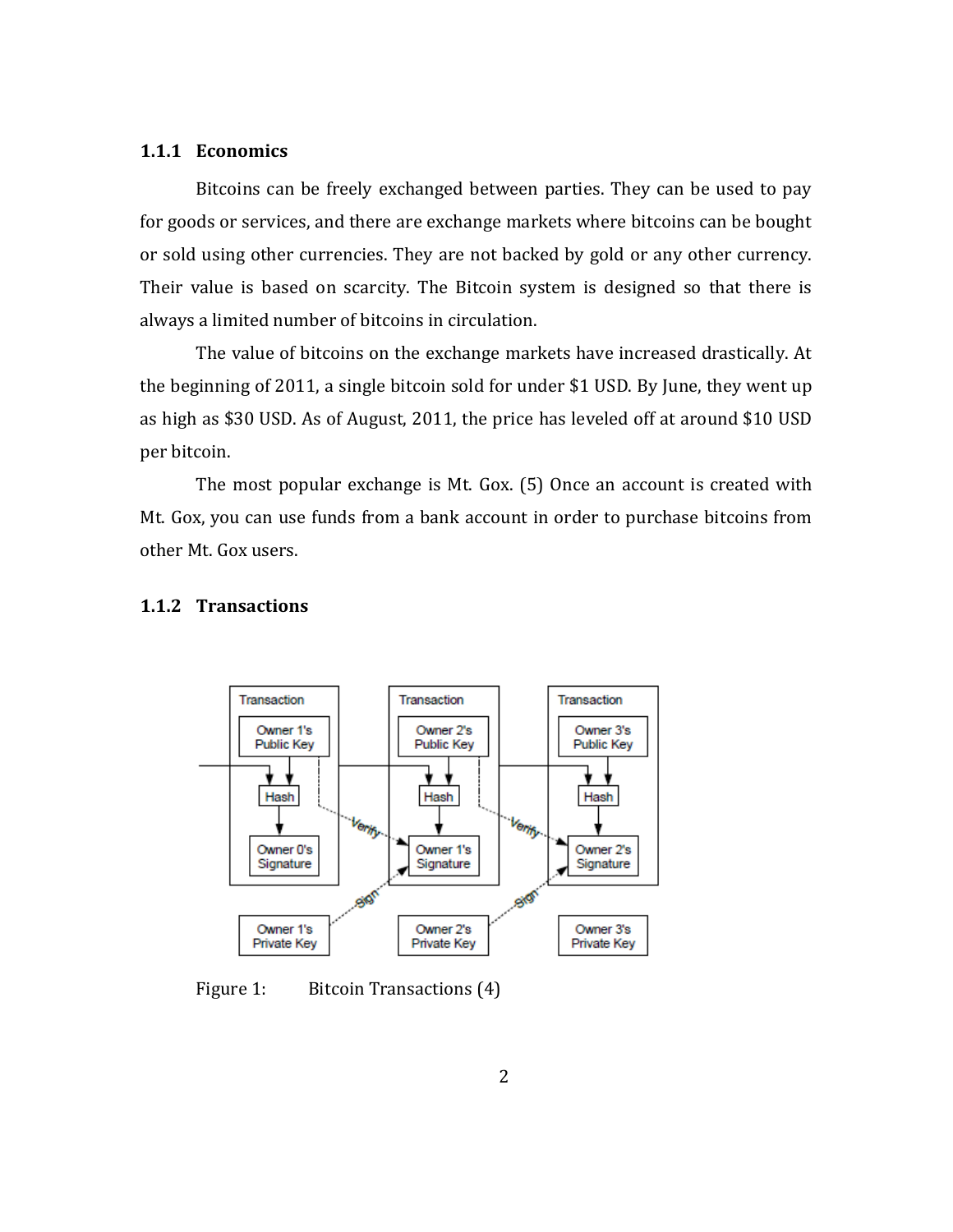Transactions occur within Bitcoin using public key cryptography. For example, Alice wants to send Bob a bitcoin. The bitcoin's previous transaction is hashed along with Bob's public key. Alice then signs this hash with her private key. A transaction is created that consists of Bob's public key, the hash and the signature. Anybody can use Alice's public key to verify the signature and prove that Bob now owns this bitcoin. Bob is now the only one who can spend this bitcoin since it requires his private key to do so.

When a transaction is created by a Bitcoin client, it is sent to all the peers that are connected to the client. These peers then forward the transaction to their peers and the transaction propagates through the Bitcoin network.

The Bitcoin protocol uses elliptic curve cryptography (ECC) for its public/private key operations. The RSA algorithm has been around longer, so it is more commonly used. But ECC can provide the same amount of protection while using smaller keys and executing more efficiently. (6)

A derivation of the public key is used as a Bitcoin address. Each client can have any number of addresses. It stores its public and private keys in a file. The main Bitcoin client calls this file *wallet.dat*. Anybody with possession of the *wallet.dat* file has the ability to spend the bitcoins associated with the addresses it contains.

A Bitcoin transaction can contain several inputs and several outputs. Each of the hashes of the input transactions must be signed by their corresponding private keys. The values of the bitcoins from the inputs are summed and can be split between multiple outputs if desired.

Transactions can contain fractional parts of bitcoins. The smallest amount supported by the Bitcoin protocol is 0.0000001.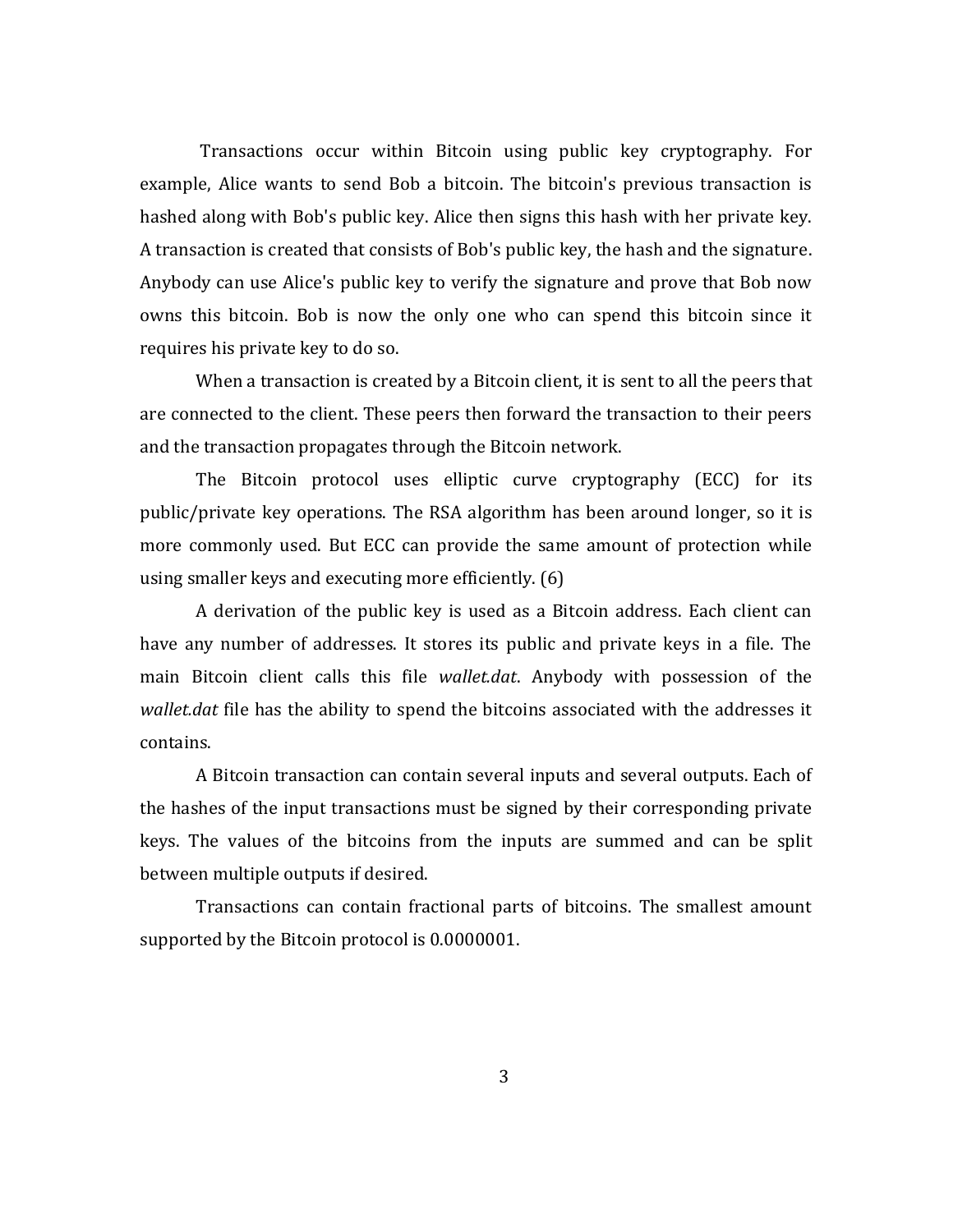#### **1.1.3 Block Chain**

Creating transactions using public key cryptography prevents forgery. But it does not prevent the owner of the bitcoin from spending it more than once. This is called double spending.

To prevent double spending, the first transaction that occurs needs to be regarded as the real transaction and the other discarded. On a single server solution, it is a simple matter to determine which is first. But with a peer-to-peer network, a more elaborate solution is required.

Transactions are grouped together into blocks as seen in [Figure 2.](#page-11-0) Each block includes a hash of the previous block. This forms a sequence of blocks called the block chain. The block chain is distributed to all clients. The first of the duplicate transactions to make it into the main block chain will be considered to have succeeded. The others will be discarded. So even after receiving a signed transaction, the recipient must wait until that transaction has made it into the block chain before they can trust that they are the true owner of the bitcoins. (7)



Figure 2: Block Chain (4)

<span id="page-11-0"></span>When new blocks are discovered they are sent out to the Bitcoin client's peers, which in turn forward the new block to its peers and so on until the entire peer-to-peer network has a copy of the latest block.

#### **1.1.4 Bitcoin Mining**

Blocks are designed to be computationally difficult to create. In order for a block to be valid, its hash must start with a predetermined number of zeros. Since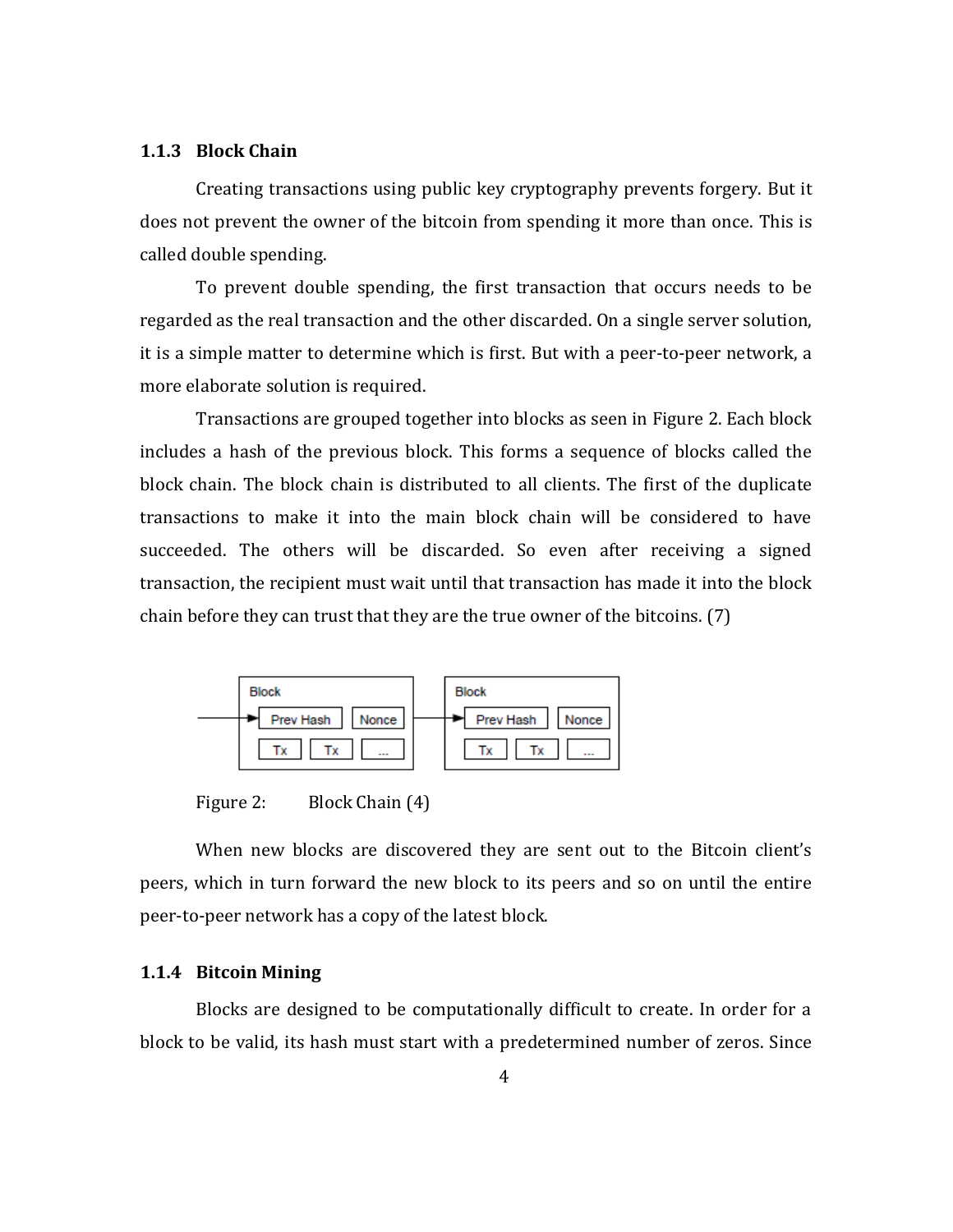hashes are one way functions, the only way to do this is by brute force. Along with the transactions and the hash of the previous block, each block includes a nonce, some added bits. The nonce bits are set to random numbers until a hash of the block is found that begins with a required number of zeros.

This computational complexity of creating blocks is what prevents malicious clients from overtaking the block chain with is its own set of blocks that could be used to rewrite the transaction history.

The difficulty of finding blocks scales with the computational power of the network. The Bitcoin protocol is designed so that new blocks should be discovered every 10 minutes on average. To achieve this, the hashing difficulty is scaled by changing the number of bits in the hash that are required to be zeros. With each additional required bit, the difficulty doubles.

Right now, the first transaction included in a block is always for 50 bitcoins. It is assigned to the address of the miner who discovered it. So there is financial incentive for clients to contribute to the strength of the network.

As long as no single malicious client or group of clients makes up over 50% of the network, the good clients will create blocks at a faster rate. So, if by chance, malicious clients create several blocks in a row, it is just a matter of time before the rest of the network will overtake the forked chain.

#### **1.1.5 Development**

The Bitcoin protocol was designed by Satoshi Nakamoto, who wrote a paper in 2009 describing the core required principles. (4) It is unsure whether or not this is his real name or just a pseudonym. (8)

The code for the primary Bitcoin client is set up as an open-source project. The original code was written by Nakamoto and has been maintained and updated by Andreas Gavin and others. This client is written in C++. (9)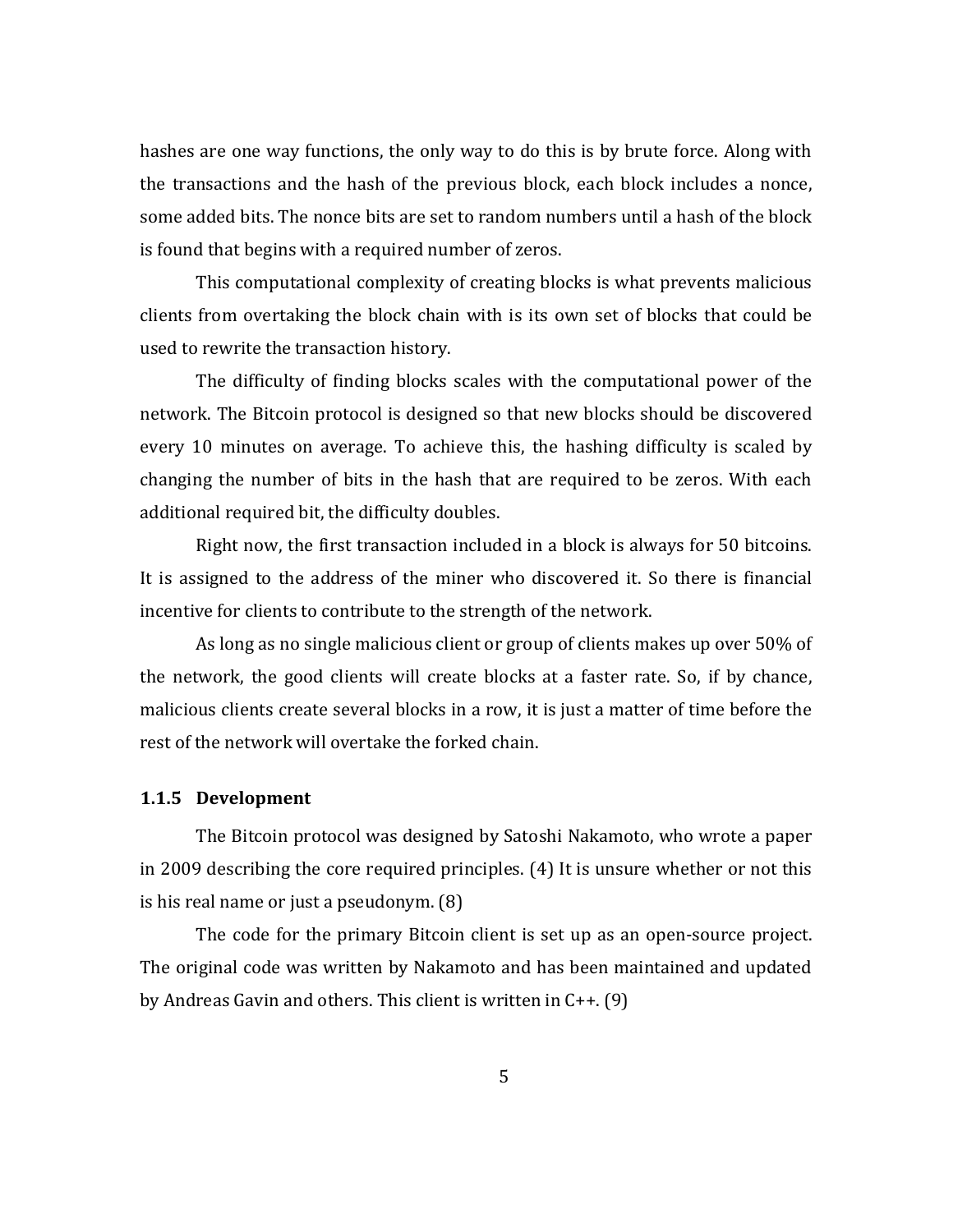A Java implementation called BitCoinJ was written by a Google employee during his 20% time (time where Google employees can work on a project of their choice). BitCoinJ is also open-source and others are now helping to contribute to the project. (10)

#### **1.2 ABOUT NEAR FIELD COMMUNICATION**

Near Field Communication, also referred to as NFC, is a short-ranged wireless protocol. Small amounts of data can be transferred between devices that are in contact with each other, or at least within centimeters of each other. Only one of the devices is required to be powered for most NFC operations. The unpowered device will get power from the signal of the powered device. This allows for very small target devices. These passive devices are called NFC tags. Android phones are able to present themselves to other NFC devices as though they were NFC tags.

NFC operates at the 13.56 MHz frequency and has a range of around 4 cm. The data rate can be 106, 212 or 424 kbps when one device is passive. When both are active, the rate goes up to 6,780 kbps. (11)

The NFC Forum is the organization in charge of certifying devices and maintaining the specification. The organization was formed in 2004 by Nokia, Philips and Sony.

#### **1.3 ABOUT ANDROID**

Android is an open-source, mobile OS developed by Google. Currently, Android has more of the smartphone market share than any other mobile OS.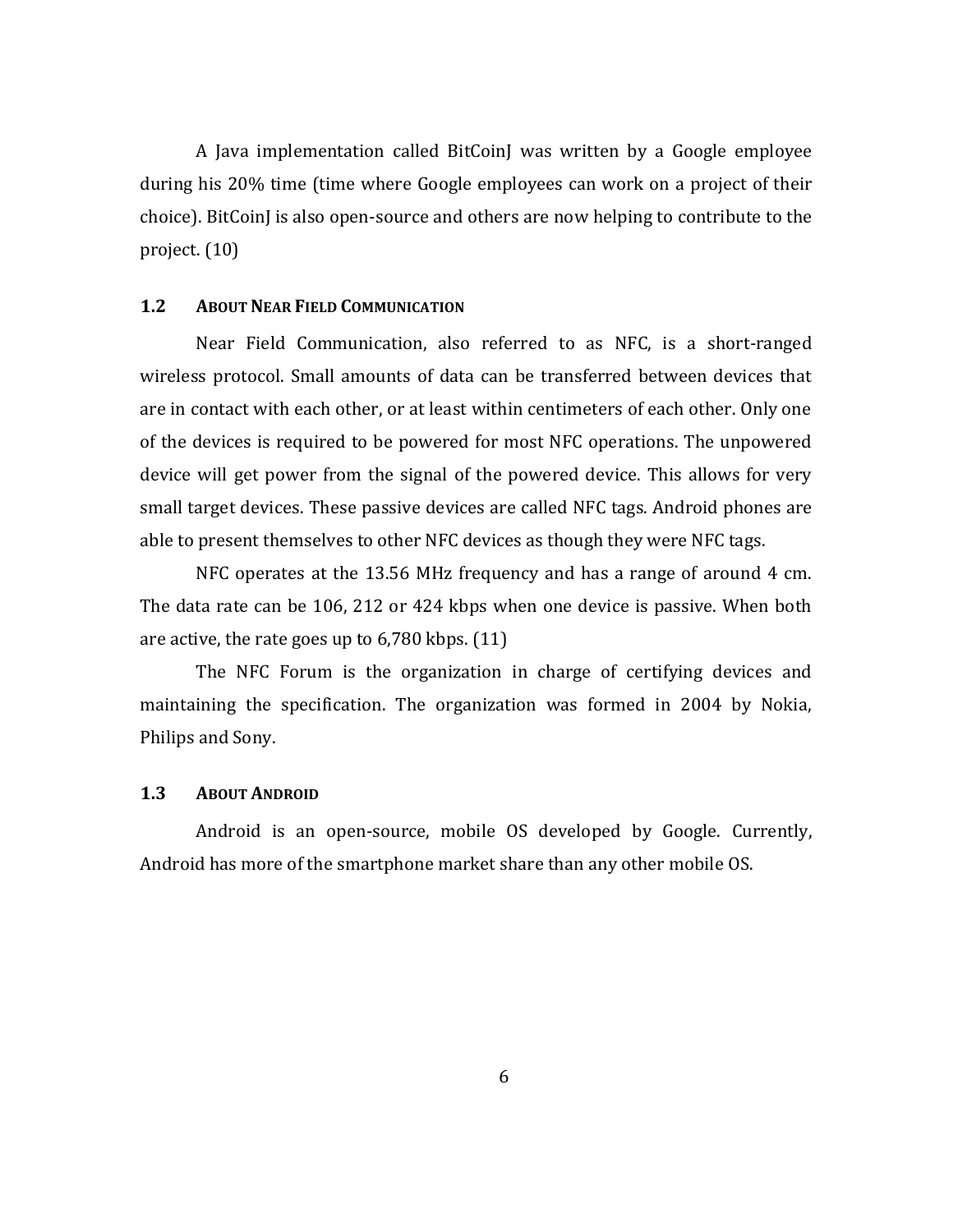

Figure 3: Smartphone Market Share - April 2011 (12)

The core OS itself is based on Linux. A Java layer was created on top of that. Apps for Android are written in Java using the Android SDK, which contains the Java libraries needed for apps to interact with the OS.

The latest version of Android for phones is 2.3, also named Gingerbread. The minor update 2.3.4 introduced the API for using Near Field Communication.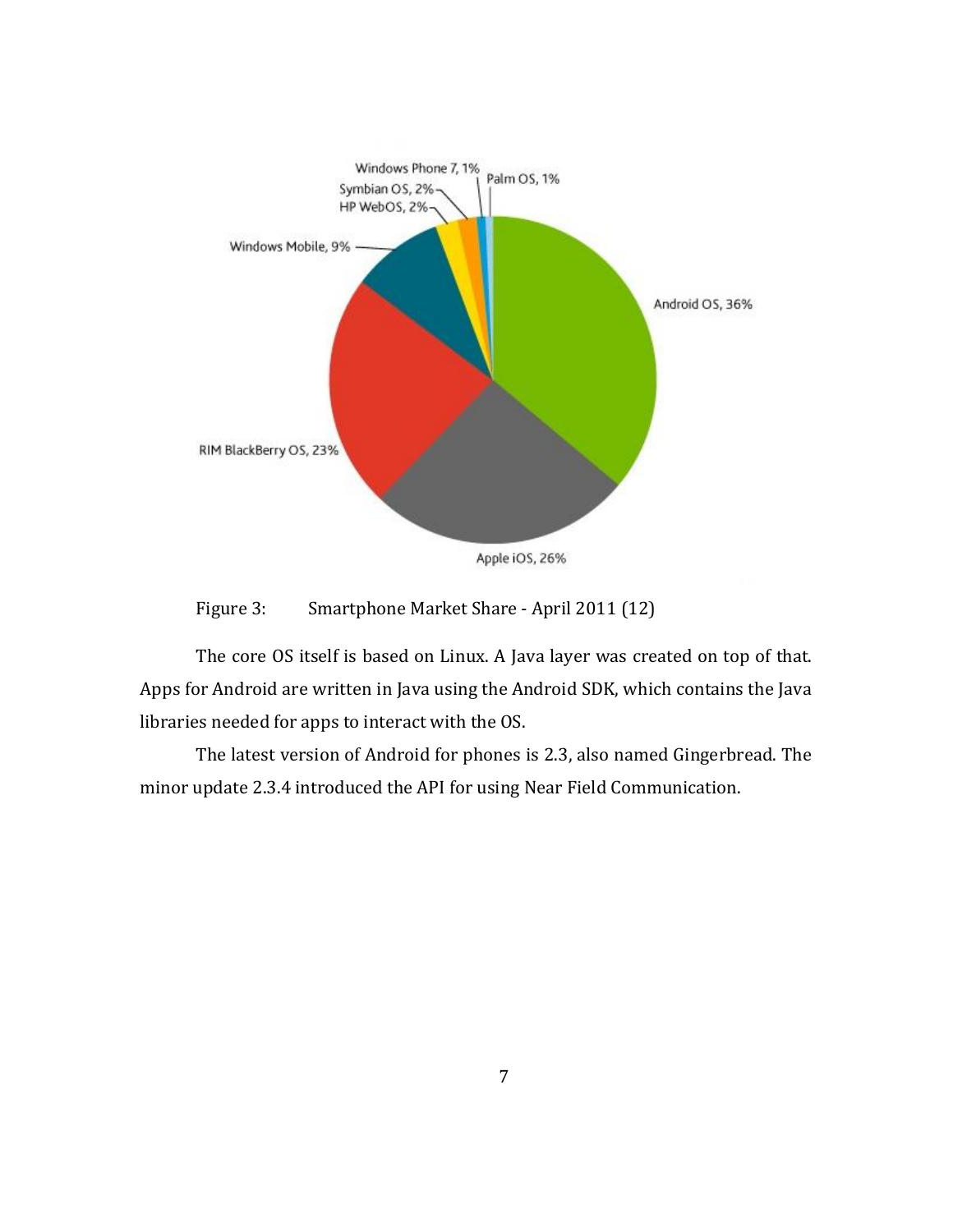# **2. Development**

This section describes the development effort that went into creating Bitcoin NFC. Source code can be found at https://code.google.com/p/bitcoin-nfc/. The project is open-source under the Apache license.

# **2.1 HARDWARE**

The following is a list of hardware used in the development Bitcoin NFC:

- Dell Inspiron 1720
	- o 2.4 GHz Intel Core 2 Duo
	- o 4 GB RAM
	- $\circ$  Running Windows 7 (x64)
- Samsung Nexus S
	- o Running Android 2.3.4
- Samsung Nexus S
	- o Running Android 2.3.4

## **2.2 SOFTWARE**

The following is a list of software used in the development Bitcoin NFC:

- Android SDK Tools, revision 12
- Android SDK Platform-tools, revision 6
- SDK Platform Android 2.3.3, API10, revision 2
- $\bullet$  Java SE Development Kit 6 Update 26 (x64)
- IntelliJ IDEA Community Edition 10.5.1
- Bitcoin 0.24
- Mercurial  $1.9.1$  ( $x64$ )
- TortoiseSVN  $1.6.16$  (x64)

## **2.3 ARCHITECTURE**

[Figure 4](#page-16-0) lists the Java files created for Bitcoin NFC. [Figure 5](#page-17-0) shows an overview of how the Bitcoin NFC code implements the BitCoinJ library and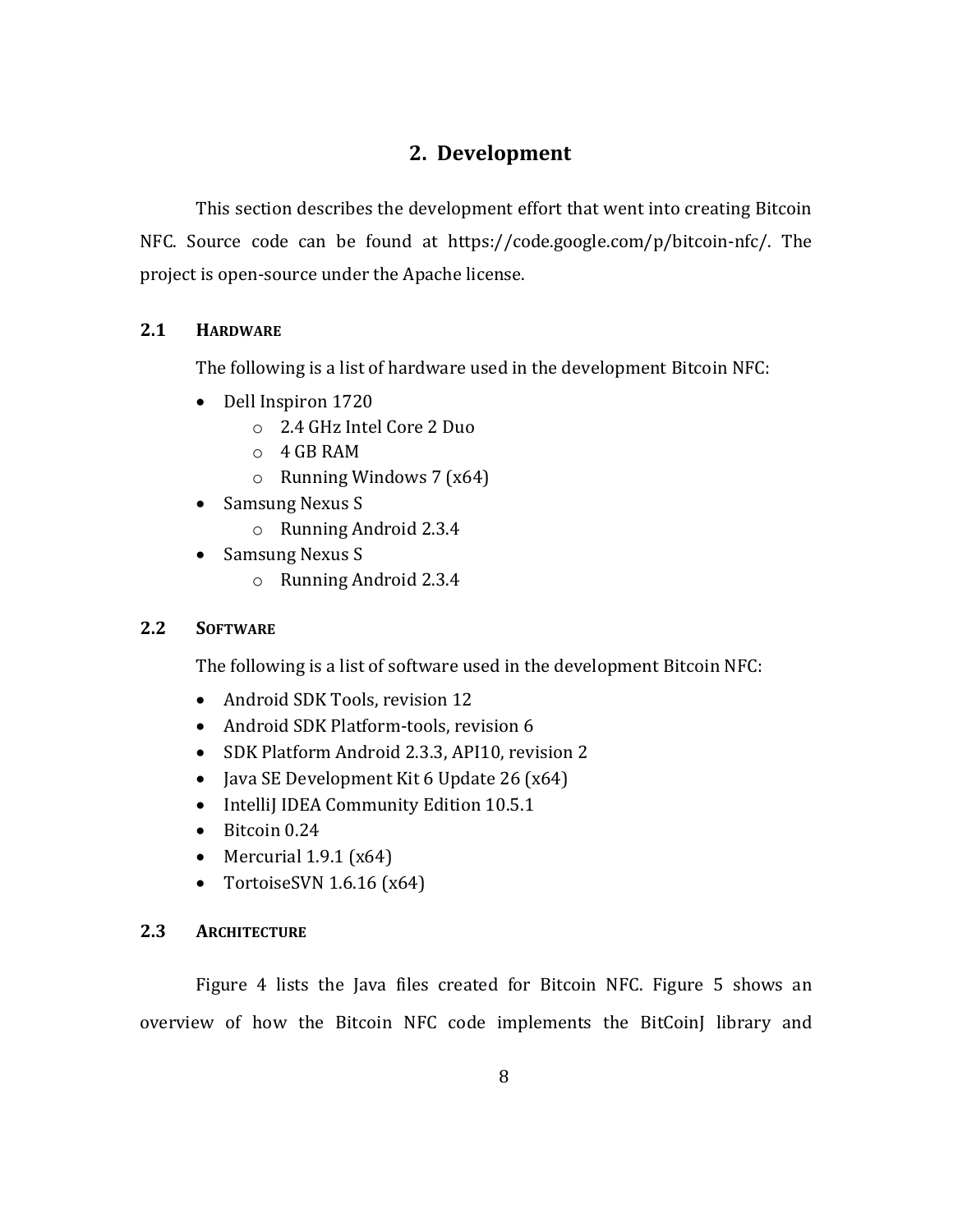Android's NFC code. For both BitCoinJ and NFC, a single file was used to interface with these external libraries. This way any changes to the external library would only need to be updated in a single file rather than all throughout the code.



<span id="page-16-0"></span>Figure 4: Java files created for Bitcoin NFC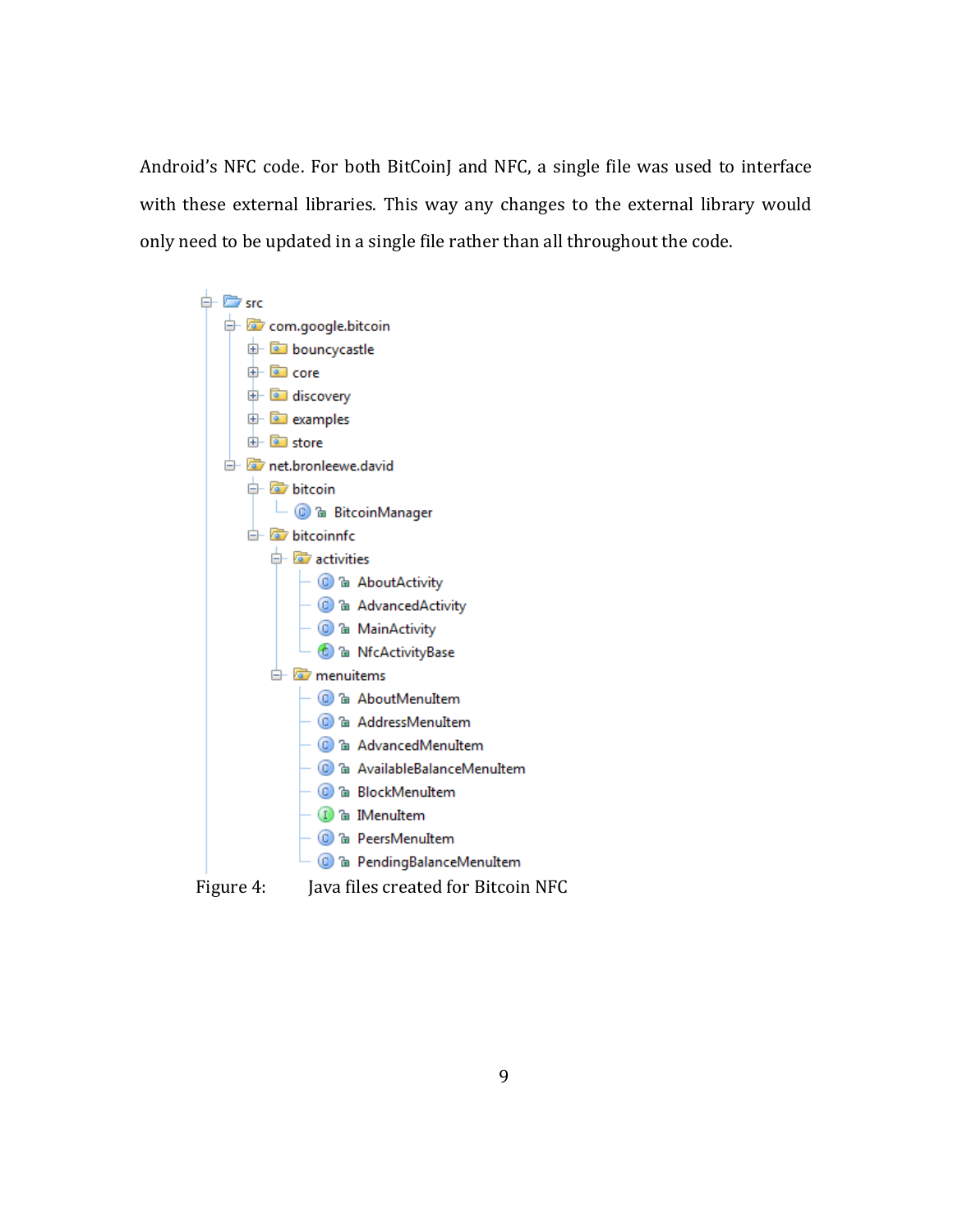

<span id="page-17-0"></span>Figure 5: Bitcoin NFC Architecture

#### **2.4 USING BITCOINJ**

BitCoinJ is a Java implementation of the Bitcoin client code. The original Bitcoin client was written in C++ and is not as easy to work with. BitCoinJ is carefully architected as reusable Bitcoin libraries that other developers can implement when creating their own Bitcoin client software or apps. It was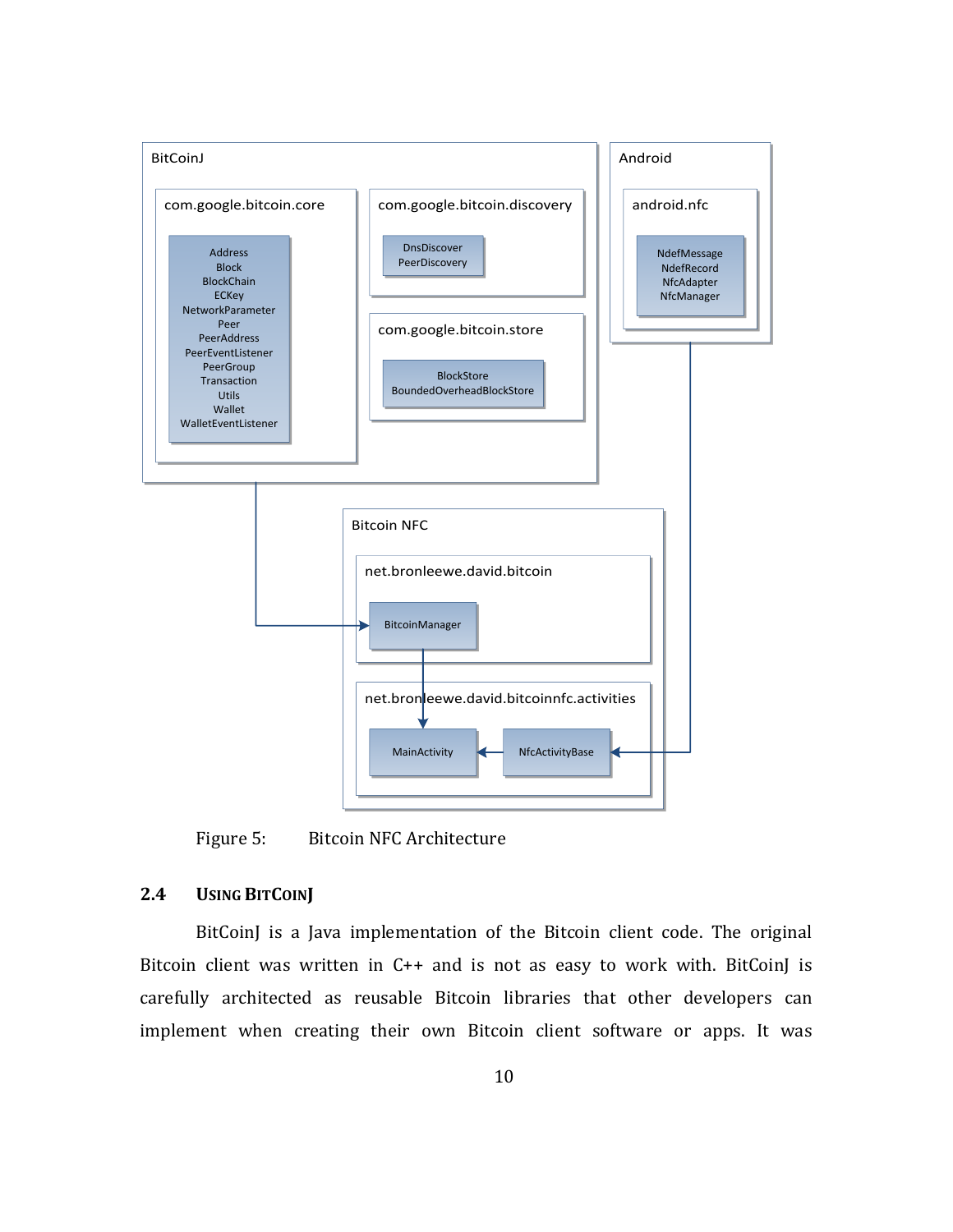developed by a Google employee and released as open-source under the Apache license. (10)

Using the BitCoinJ library for Bitcoin NFC app was very straightforward. The code is well documented and comes with many samples. Since it is written natively in Java, there were no issues getting it to compile and run on Android.

It is still being actively developed. Throughout development, BitCoinJ was regularly updated to get the latest features and bug fixes.

One new feature recently added to BitCoinJ is PeerGroup. Normally a Bitcoin client will attempt to connect to several peers. Prior to this new feature, each peer, represented by the Peer object had to be individually managed. Now, all the peers can be added to a PeerGroup. The PeerGroup connects and disconnects peers, downloads the block chain and dispatches messages. For instance PeerGroup.sendMessage() will automatically send a message to all currently connected peers. The addition of PeerGroups simplified the Bitcoin NFC code and made the BitCoinJ code much easier to work with.

#### **2.5 USING NEAR FIELD COMMUNICATION**

For the initial implementations of NFC, Bitcoin NFC was able to receive any type of NFC message. Google provides an app called Tags where virtual tags can be created on the phone. I was able to create a tag on one phone and when placed up against the other phone, Bitcoin NFC would launch. The next step was to parse the NFC message and then display the result in a TextView. After watching Google's NFC presentation from Google IO 2011, I learned the correct way for my app to send and receive app-specific NFC messages.

In the AndroidManifest.xml instead of specifying text/plain for the MIME type, I filtered on application/vnd.bitcoin so that only these types of tags will be handled by Bitcoin NFC.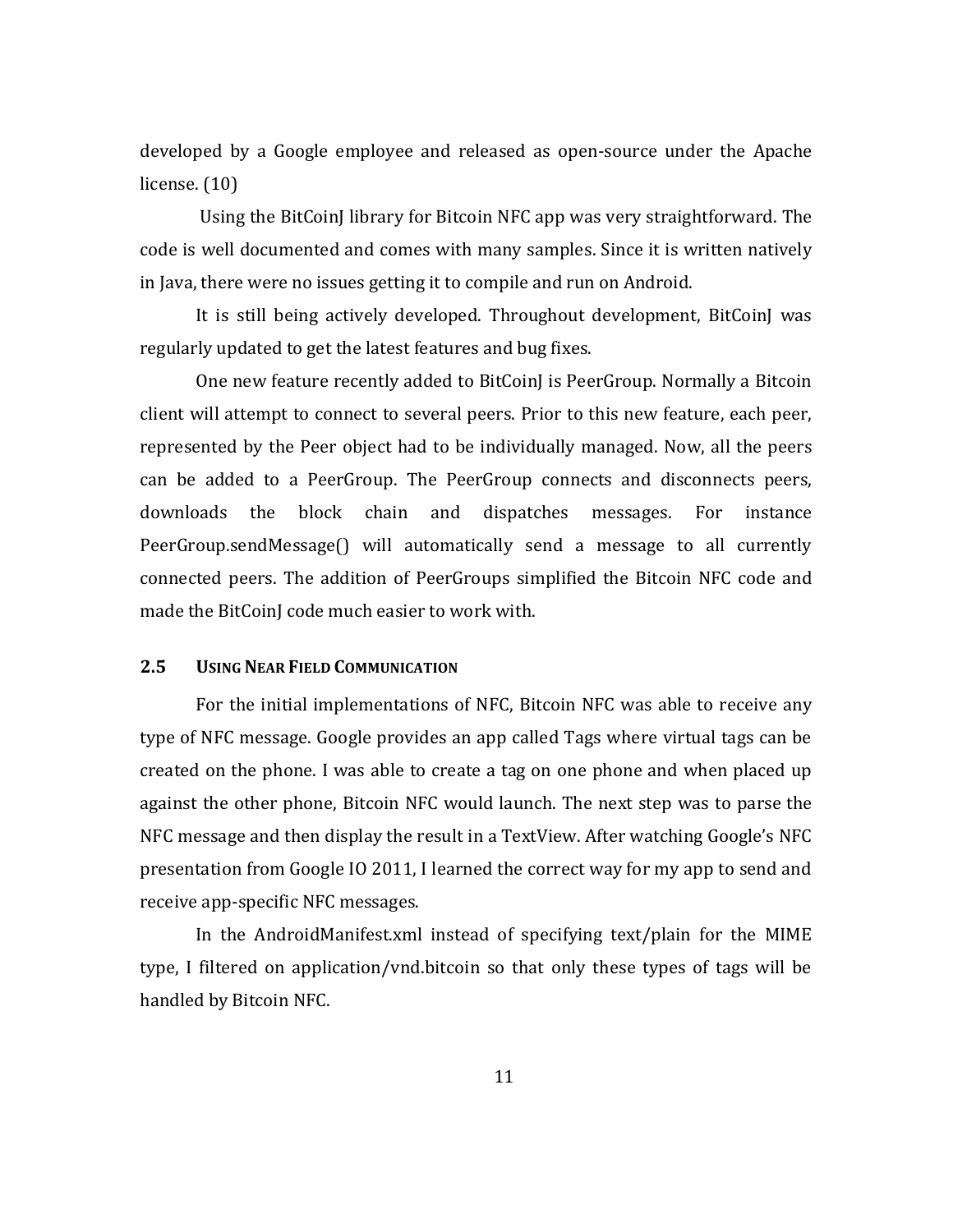#### **2.6 USING ACTIVITIES**

The Android API divides up pieces of an application into "activities." Each activity can define its own UI and execute code. When an activity is created, it is pushed to the top of the stack of activities. When the user presses "back," it is then removed from the stack.

An example of this would be the Gmail app. Opening the app pushes the Inbox activity to the front. Tapping a message pushes that e-mail activity to the front. Pressing "back" once pops you back to the Inbox. Pressing "back" once more pops the Inbox activity which closes the app.

Bitcoin NFC uses three activities: MainActivity, AdvancedActivity and AboutActivity. AdvancedActivity and AboutActivity are both pushed when their corresponding list entries are pressed. Pressing "back" from those screens then returns you back to MainActivity. Another "back" press will pop the final activity, thus exiting the program.

Each activity can respond to several events to help them get started or clean things up before exiting. The lifecycle of an activity along with the overloadable methods is shown in [Figure 6.](#page-20-0)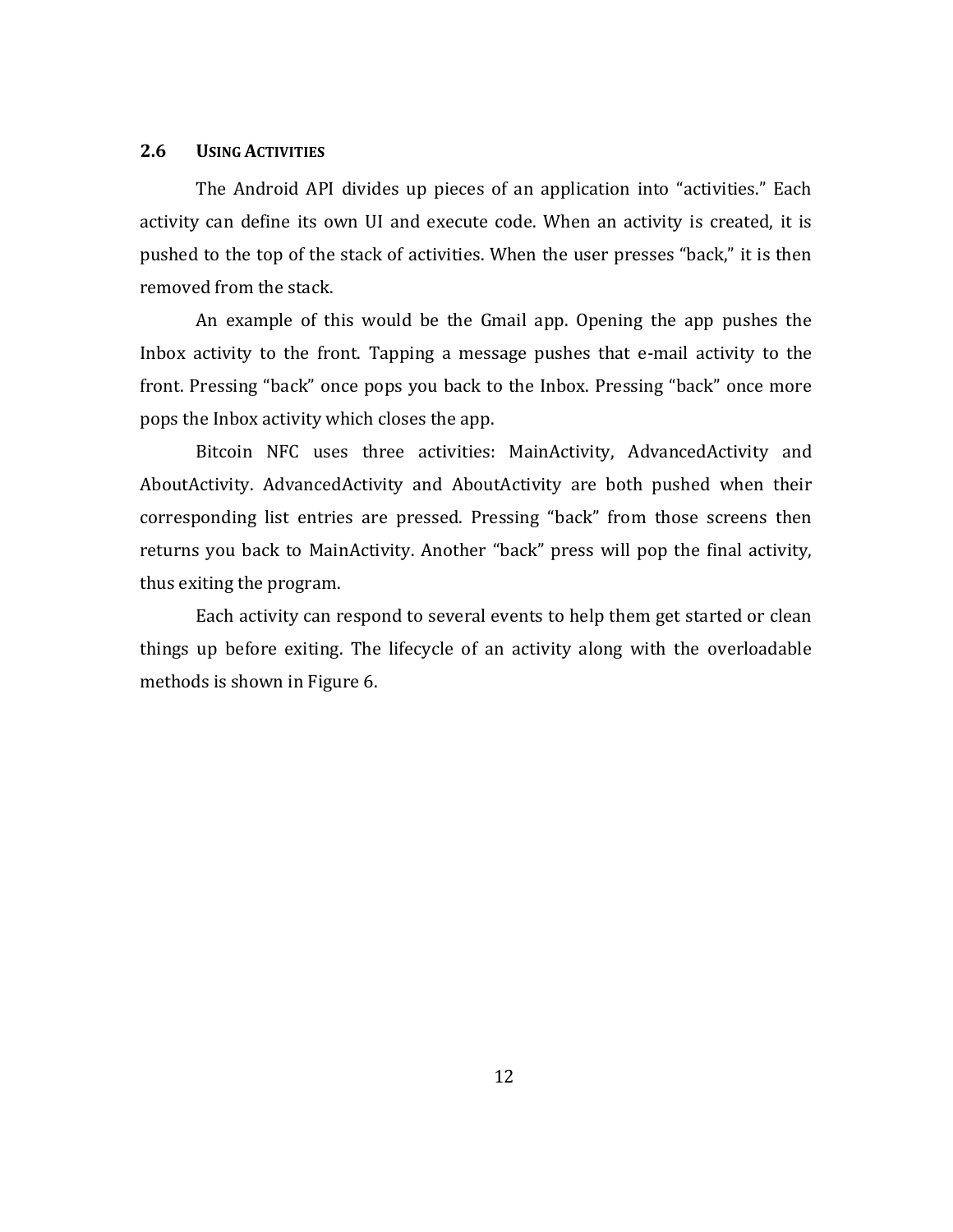

<span id="page-20-0"></span>Figure 6: The Activity Lifecycle (13)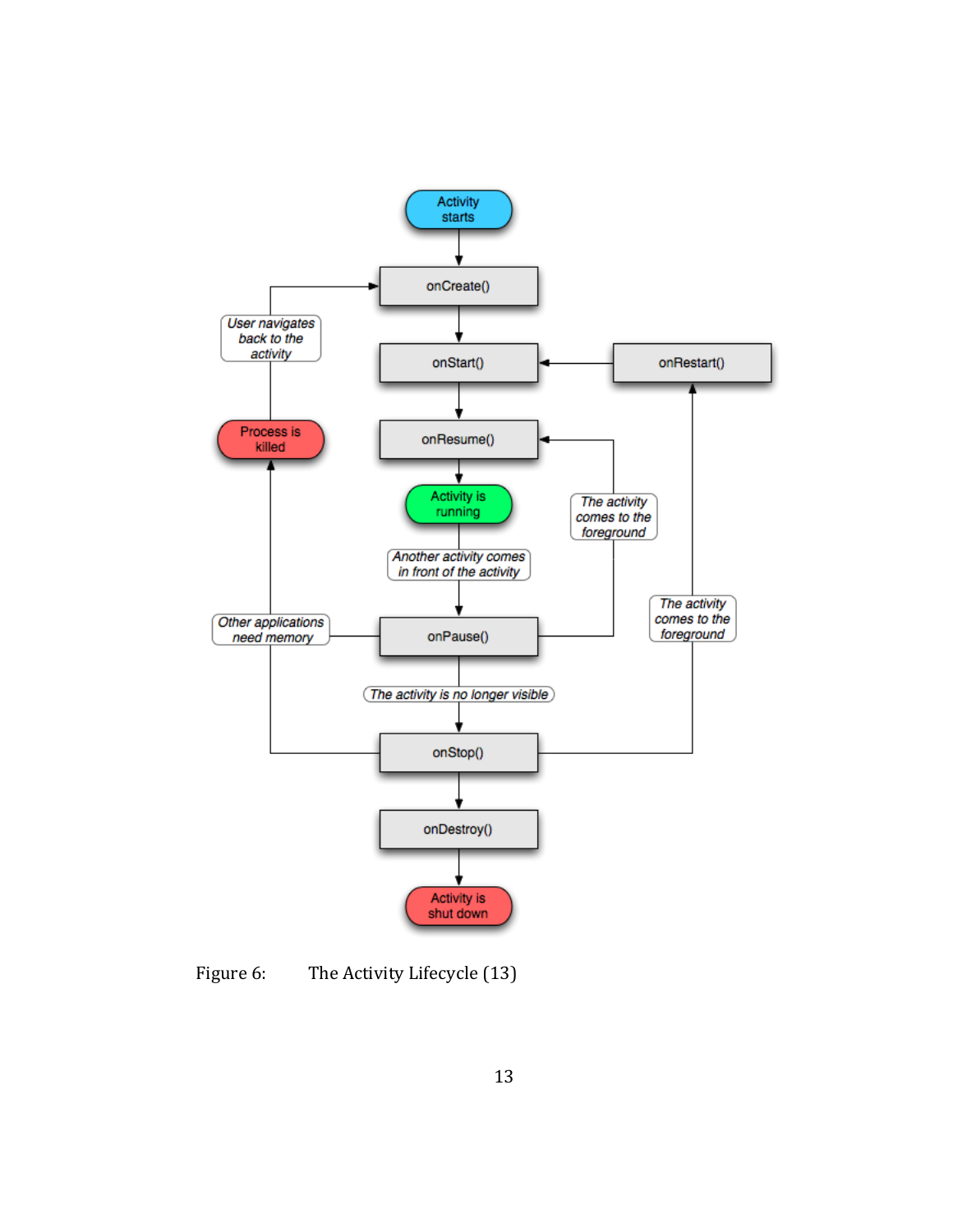# **3. Bitcoin NFC**

This section describes the usage model for Bitcoin NFC and explains the UI.

## **3.1 USAGEOVERVIEW**

An overview of the sequence of events for using Bitcoin NFC can be found in [Figure 7.](#page-21-0) The steps for sending bitcoins from one device to another are as follows:

- 1. The device wishing to receive bitcoins launches Bitcoin NFC.
- 2. The two devices are tapped together.
- 3. Bitcoin NFC automatically launches on the sending device with the receiving device's Bitcoin address already filled in.
- 4. The sender enters the amount they wish to send and tap the Send button.
- 5. A Bitcoin transaction is created and sent out to the network.
- 6. After the transaction has made it into a block, the new balance will be updated on the receiving device.



<span id="page-21-0"></span>Figure 7: Bitcoin NFC Operation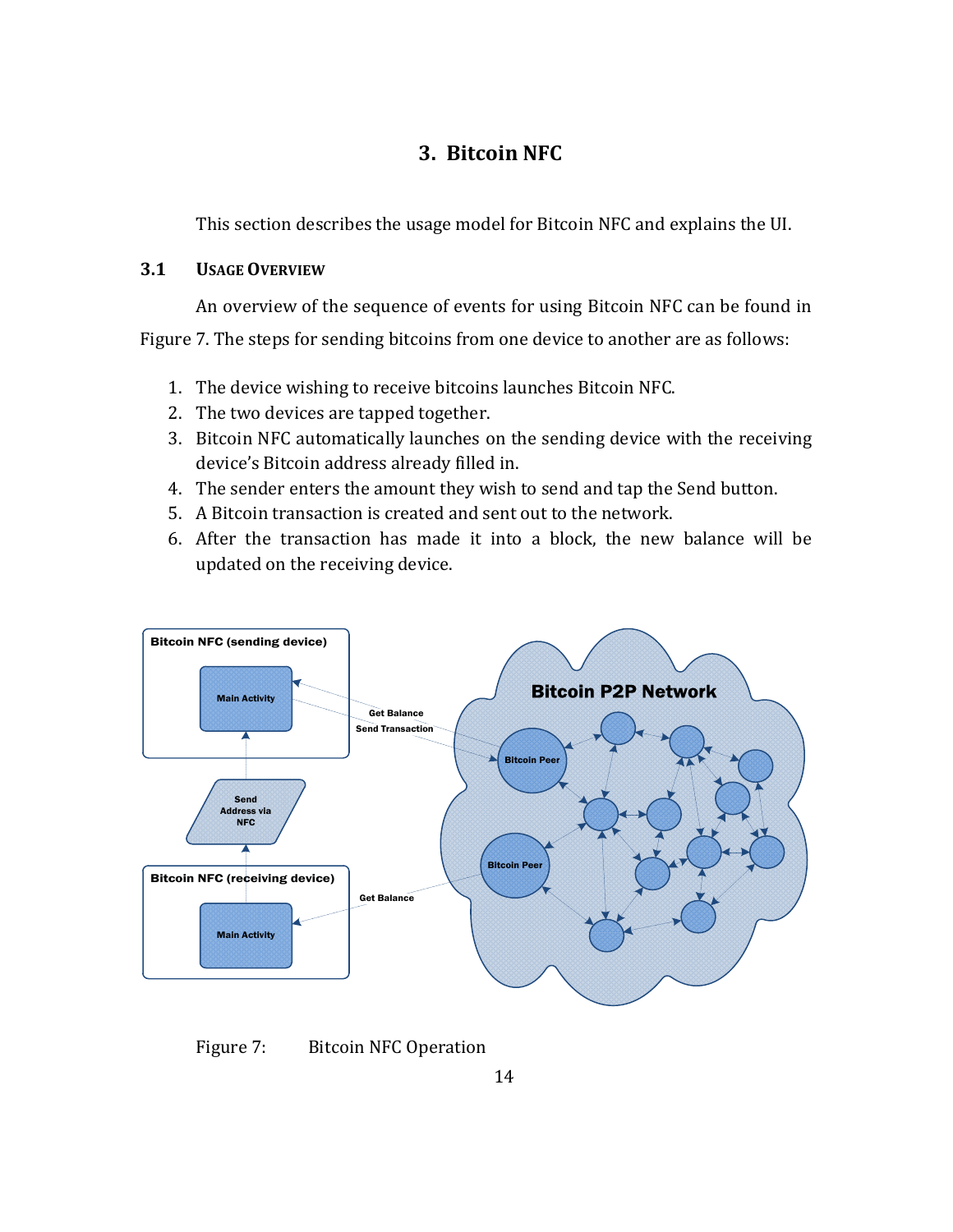#### **3.2 MAIN SCREEN**

The bulk of the work is done in the MainActiviy. It starts up the Bitcoin client during onCreate() and creates an NFC readable message in onResume(). The message will send the Bitcoin address that is currently loaded.



Figure 8: Main Screen

#### **3.2.1 Send to Address**

This text box contains the Bitcoin address where the bitcoins are to be sent. It can be auto-populated by using NFC. An address obtained by some other means can also be pasted into the box.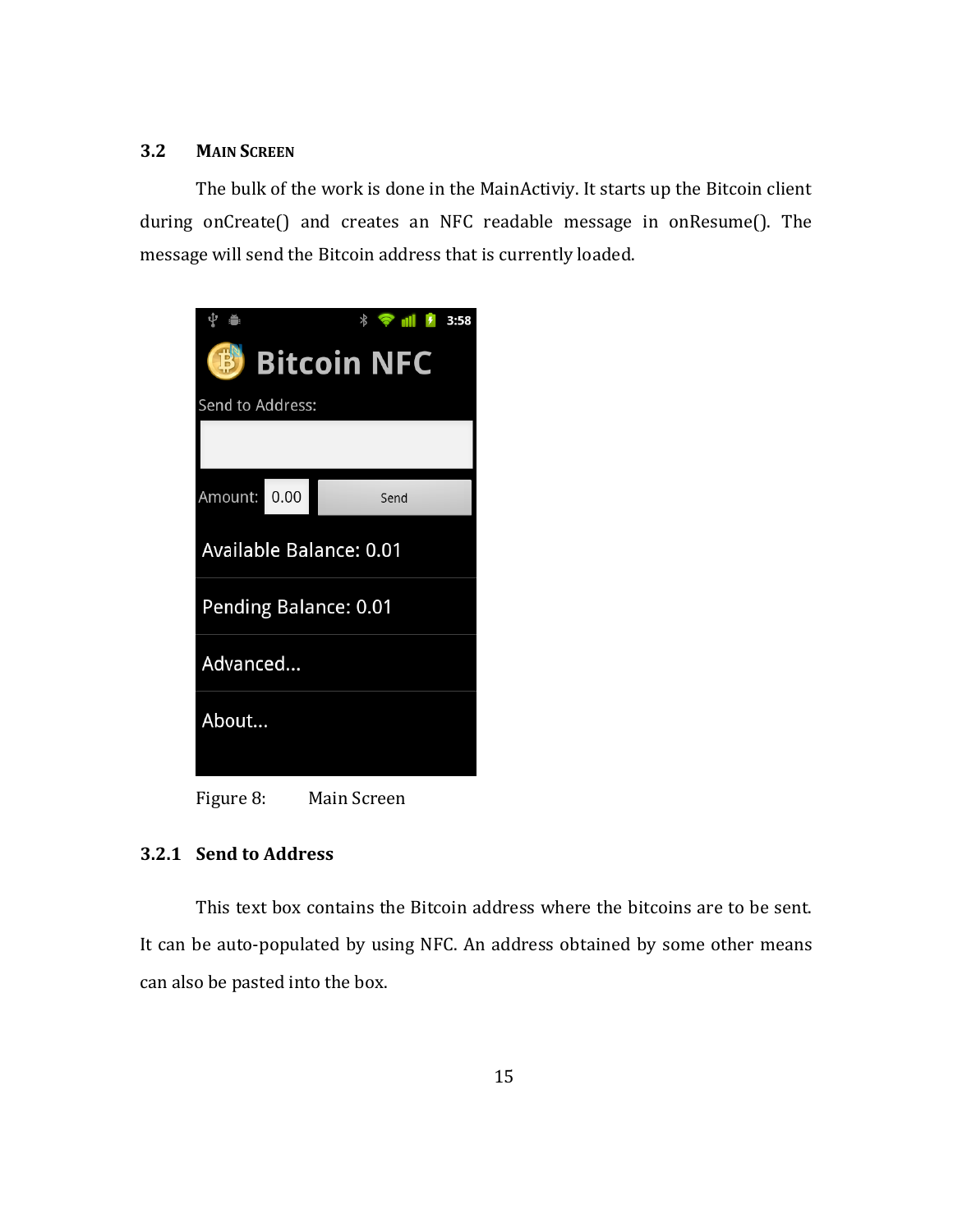#### **3.2.2 Amount**

The user types in the number of bitcoins they intent to send.

### **3.2.3 Send Button**

Tapping the Send button will create a transaction with the specified number of bitcoins being sent to the specified address. It will fail to send if this amount is greater than the available balance.

#### **3.2.4 Available Balance**

The Available Balance item displays the current number of bitcoins contained within the wallet that are available to spend. Transactions that are not yet confirmed will not be included in this balance.

#### **3.2.5 Pending Balance**

The Pending Balance item will take into account transactions that have been received, but have not yet been included in enough blocks to be fully verified.

#### **3.2.6 Advanced…**

This item launches the Advanced Screen.

#### **3.2.7 About…**

This item launches the About Screen.

#### **3.3 ADVANCED SCREEN**

The internal Bitcoin information is located on the Advanced screen.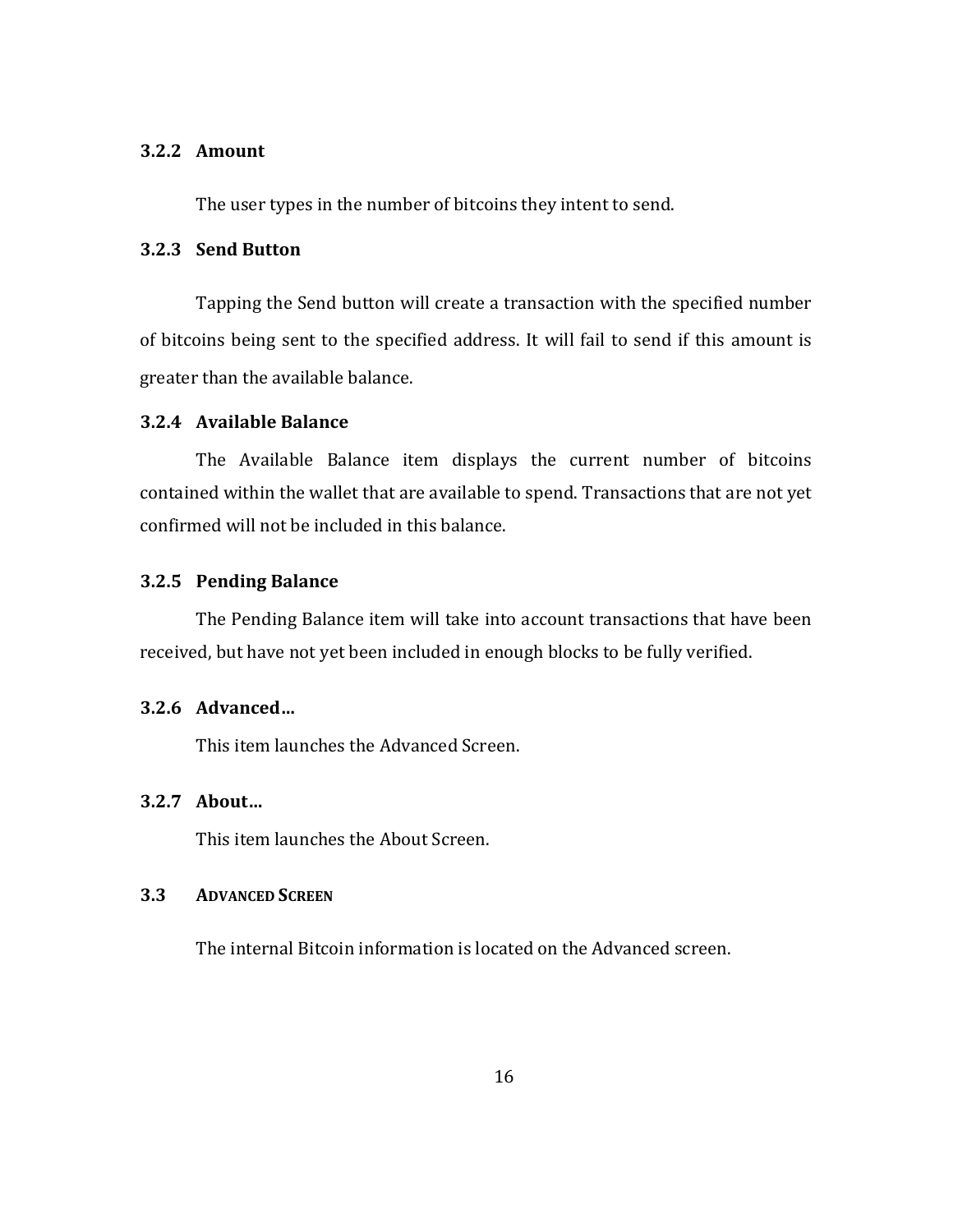

Figure 9: Advanced Screen

## **3.3.1 Address**

The Address item shows the Bitcoin address that has been saved to your wallet file. Others can send bitcoins to this address and those transactions will be saved to your wallet when the client receives the block containing the transaction.

Pressing the Address item in the list will copy your address to the clipboard. This allows the address to be sent to somebody using e-mail, text message, instant message or any other method desired.

#### **3.3.2 Blocks**

The Blocks item shows the number of blocks downloaded over the number of blocks needed since the app was last launched. The first time the app is launched, it can take some time to download the entire block chain from its connected peer.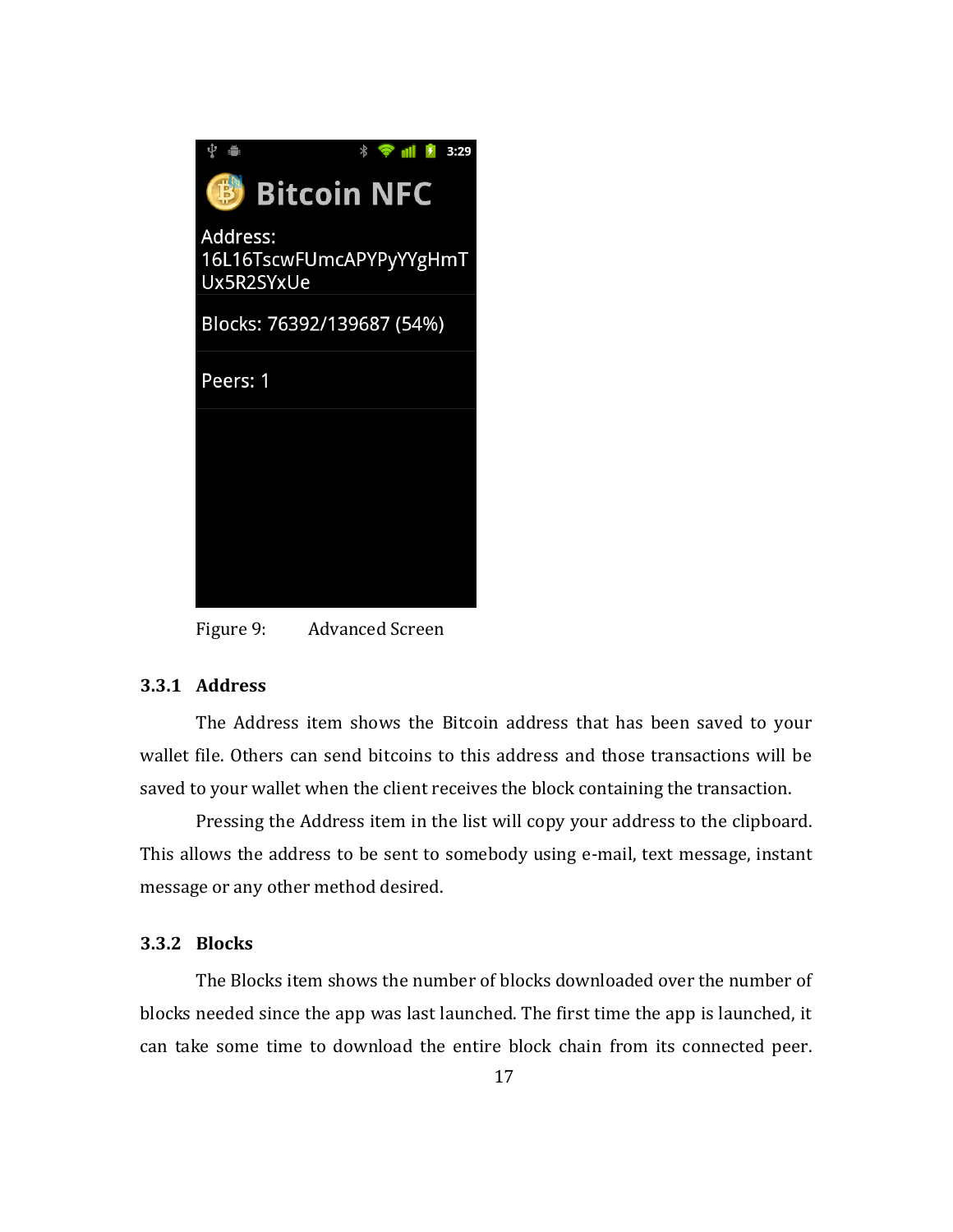Subsequent launches of the app will be much quicker since only the blocks that were generated since the app was last running will need to be downloaded.

For debugging purposes, pressing the Blocks item will delete the block chain file so that the next time the app is launched, it will re-download the entire block chain.

#### **3.3.3 Peers**

The Peer item shows the current number of bitcoin clients that that are connected to Bitcoin NF. For testing purposes, I used testnet, a parallel Bitcoin system used only for development, rather than the production Bitcoin network. Bitcoin NFC connects to my local machine running the standard C++ Bitcoin client in testnet mode seen in [Figure 10.](#page-25-0)

| <b>Bitcoin</b>                                |                                                                                      |                                               |                              | $\overline{\mathbf{x}}$<br>回<br>▭ |  |  |  |  |  |
|-----------------------------------------------|--------------------------------------------------------------------------------------|-----------------------------------------------|------------------------------|-----------------------------------|--|--|--|--|--|
| Settings<br>File                              | Help                                                                                 |                                               |                              |                                   |  |  |  |  |  |
| <b>Send Coins</b><br>m<br><b>Address Book</b> |                                                                                      |                                               |                              |                                   |  |  |  |  |  |
|                                               | Your Bitcoin Address: mtuKQUVqCsUsYvZNCGD4PLMjR6cM2x4Nf2<br>Copy to Clipboard<br>New |                                               |                              |                                   |  |  |  |  |  |
| Balance:                                      | 84.708                                                                               |                                               |                              |                                   |  |  |  |  |  |
| <b>All Transactions</b>                       | Sent/Received<br>Sent                                                                | Received                                      |                              |                                   |  |  |  |  |  |
| <b>Status</b>                                 | Date                                                                                 | <b>Description</b>                            | <b>Debit</b>                 | <b>Credit</b>                     |  |  |  |  |  |
| 0/unconfirmed                                 | 8/1/2011 22:10                                                                       | Received with: mtuKQUVqCsUsYvZNCGD4PLMjR6cM   |                              | $[-3.19]$                         |  |  |  |  |  |
| 113 confirmations                             | 7/28/2011 00:48                                                                      | To: test mtQFG7YFE84u2dDkRW4kTyWxUHjje4FXQ3   | $-0.75$                      |                                   |  |  |  |  |  |
| 122 confirmations                             | 7/27/2011 21:33                                                                      | To: test mtQFG7YFE84u2dDkRW4kTyWxUHjje4FXQ3   | $-2.00$                      |                                   |  |  |  |  |  |
| 550 confirmations                             | 7/19/2011 19:42                                                                      | To: test2 msPzVK6dfZyNJauHkckva3apA5qwPcuR1W  | $-3.1405$                    |                                   |  |  |  |  |  |
| 550 confirmations                             | 7/19/2011 19:42                                                                      | To: other mizkWEy47ASMabTHtig9NT5HmzxaMiJaiS  | $-6.2805$                    |                                   |  |  |  |  |  |
| 550 confirmations                             | 7/19/2011 19:41                                                                      | To: test1 n1Bqwa3ByNQqZZHFk4h23Gd9vntCzYuu8w  | $-3.14$                      |                                   |  |  |  |  |  |
| 586 confirmations                             | 7/19/2011 08:10                                                                      | Generated                                     |                              | $+50.00$                          |  |  |  |  |  |
| 623 confirmations                             | 7/18/2011 20:02                                                                      | To: test2 msPzVK6dfZyNJauHkckva3apA5qwPcuR1W  | $-0.0155$                    |                                   |  |  |  |  |  |
| 623 confirmations                             | 7/18/2011 20:02                                                                      | To: other mizkWEy47ASMabTHtig9NT5HmzxaMiJaiS  | $-0.0105$                    |                                   |  |  |  |  |  |
| 673 confirmations                             | 7/18/2011 08:46                                                                      | Generated                                     |                              | $+50.00$                          |  |  |  |  |  |
| 725 confirmations                             | 7/17/2011 17:47                                                                      | To: other0 moZX9dLXUr3ZykQY5UWzDtbi9p5XXJ26iB | $-0.0105$                    |                                   |  |  |  |  |  |
| 728 confirmations                             | 7/17/2011 16:35                                                                      | To: other0 moZX9dLXUr3ZykQY5UWzDtbi9p5XXJ26iB | $-0.0075$                    |                                   |  |  |  |  |  |
| 733 confirmations                             | 7/17/2011 15:50                                                                      | To: test1 n1Bqwa3ByNQqZZHFk4h23Gd9vntCzYuu8w  | $-0.0055$                    |                                   |  |  |  |  |  |
| 966 confirmations                             | 7/15/2011 02:56                                                                      | To: test1 n1Bqwa3ByNQqZZHFk4h23Gd9vntCzYuu8w  | $-0.0205$                    |                                   |  |  |  |  |  |
| 968 confirmations                             | 7/15/2011 01:42                                                                      | To: test1 n1Bqwa3ByNQqZZHFk4h23Gd9vntCzYuu8w  | $-0.0105$                    |                                   |  |  |  |  |  |
| 1100 confirmatio                              | 7/13/2011 20:37                                                                      | To: test0 mu7j5ouKsDVhgRfZrvgHUQbKDkcvcgJTve  | $-0.0105$                    |                                   |  |  |  |  |  |
| 1139 confirmatio                              | 7/13/2011 03:47                                                                      | Received with: mtuKQUVqCsUsYvZNCGD4PLMjR6cM   |                              | $+0.11$                           |  |  |  |  |  |
|                                               |                                                                                      |                                               |                              |                                   |  |  |  |  |  |
|                                               |                                                                                      | 9 connections                                 | 31652 blocks 17 transactions |                                   |  |  |  |  |  |

<span id="page-25-0"></span>Figure 10: PC Bitcoin client, connected to phone app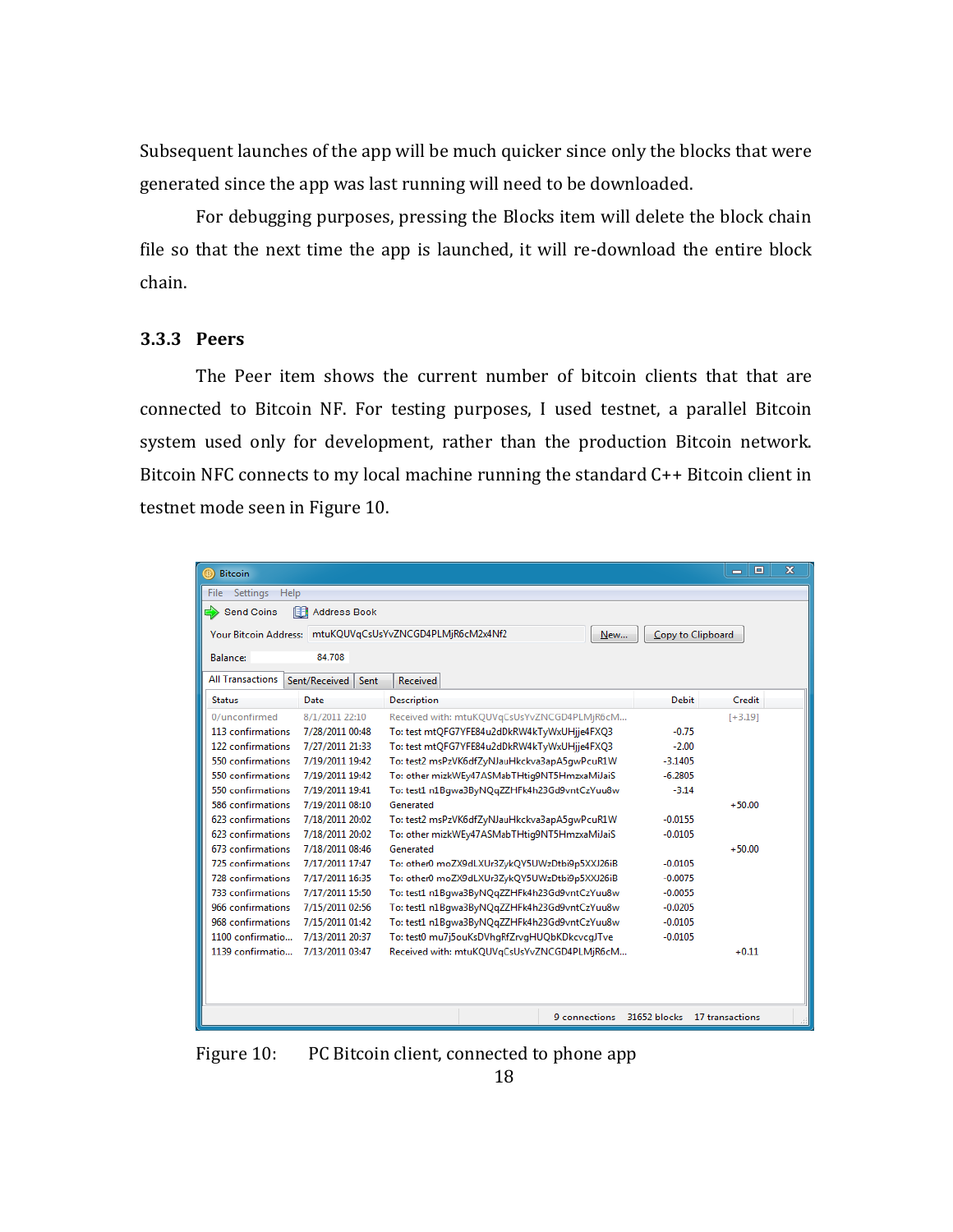## **3.4 ABOUT SCREEN**

The About screen displays the version number and information about the app's author. Pressing "back" returns the user to the main screen.



Figure 11: About Screen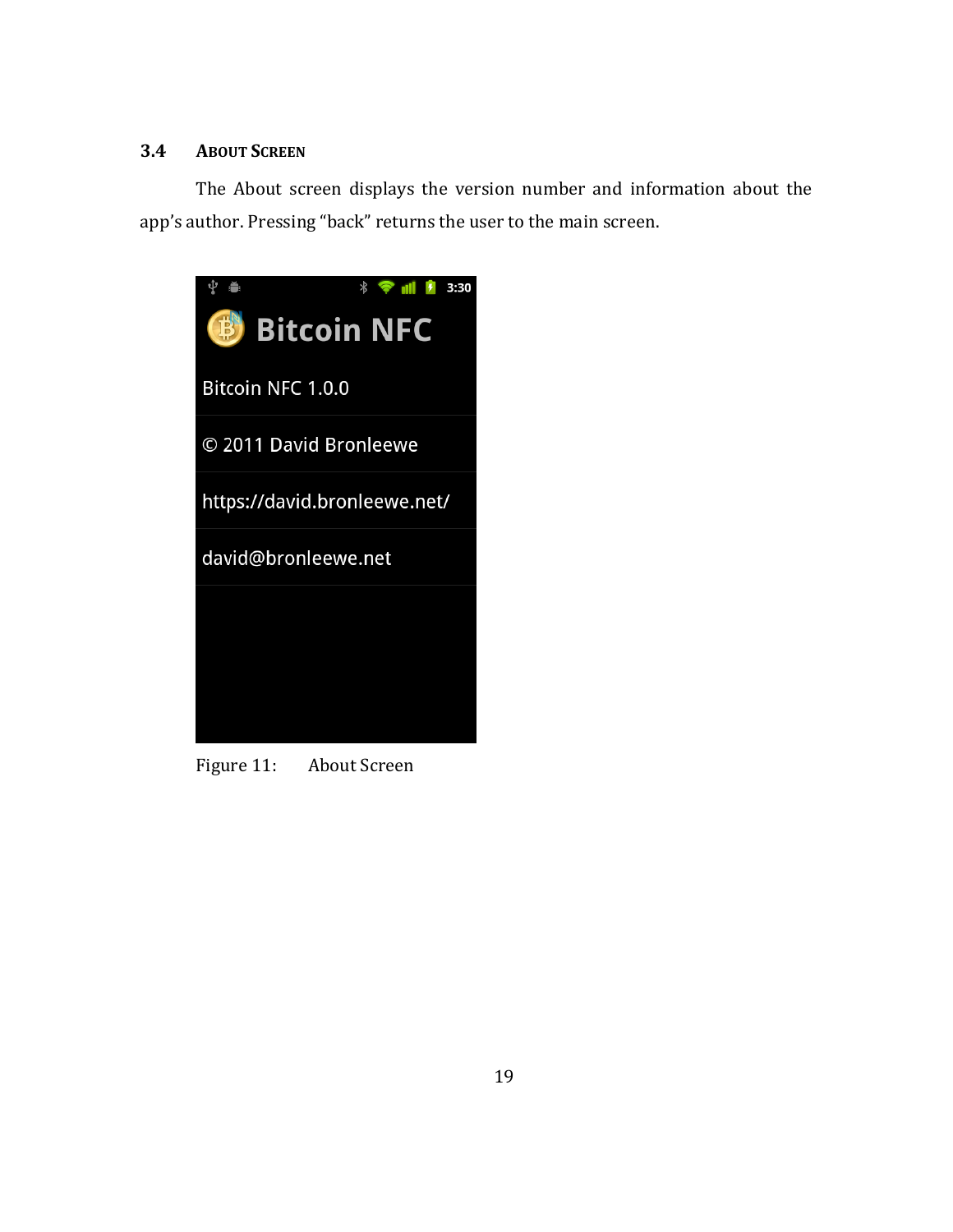# **4. Future Work**

#### **4.1 SENDER INITIATED NFC**

My original goal was to have the sender be the NFC initiator. The steps for this protocol would be as follows:

- 1. The sending user inputs the number of bitcoins to send and presses the send button.
- 2. The phones are tapped together.
	- a. The sending device transmits the number of bitcoins over NFC.
	- b. The receiving device immediately transmits back its bitcoin address.
- 3. The sending device uses this address to create a transaction and send it out onto the Bitcoin peer-to-peer network.

I was unable to find a way to implement this protocol using a single tap. After receiving an NFC message, I had the app immediately respond with another NFC message. This caused an exception in the app and it would not work. Currently, Android seems to only support sending one message per tap.

In order for this approach to work, it would require multiple taps of the devices. I opted, instead, for a simpler approach where the receiving device initiates the transaction by sending its address.

Based on the Android documentation, it is unclear if sending multiple NFC messages during a single tap is something that should work. Perhaps it will be supported in a future API. It would make the app more intuitive by letting the sender initiate a transaction.

#### **4.2 OFFLINE SENDERS**

The NFC exchanges could be set up in such a way that only one of the devices needs to be connected as a peer to the Bitcoin network. This could be useful in a point-of-sale transaction where the payment device is connected to the Internet, but the phone is not required to have a data connection.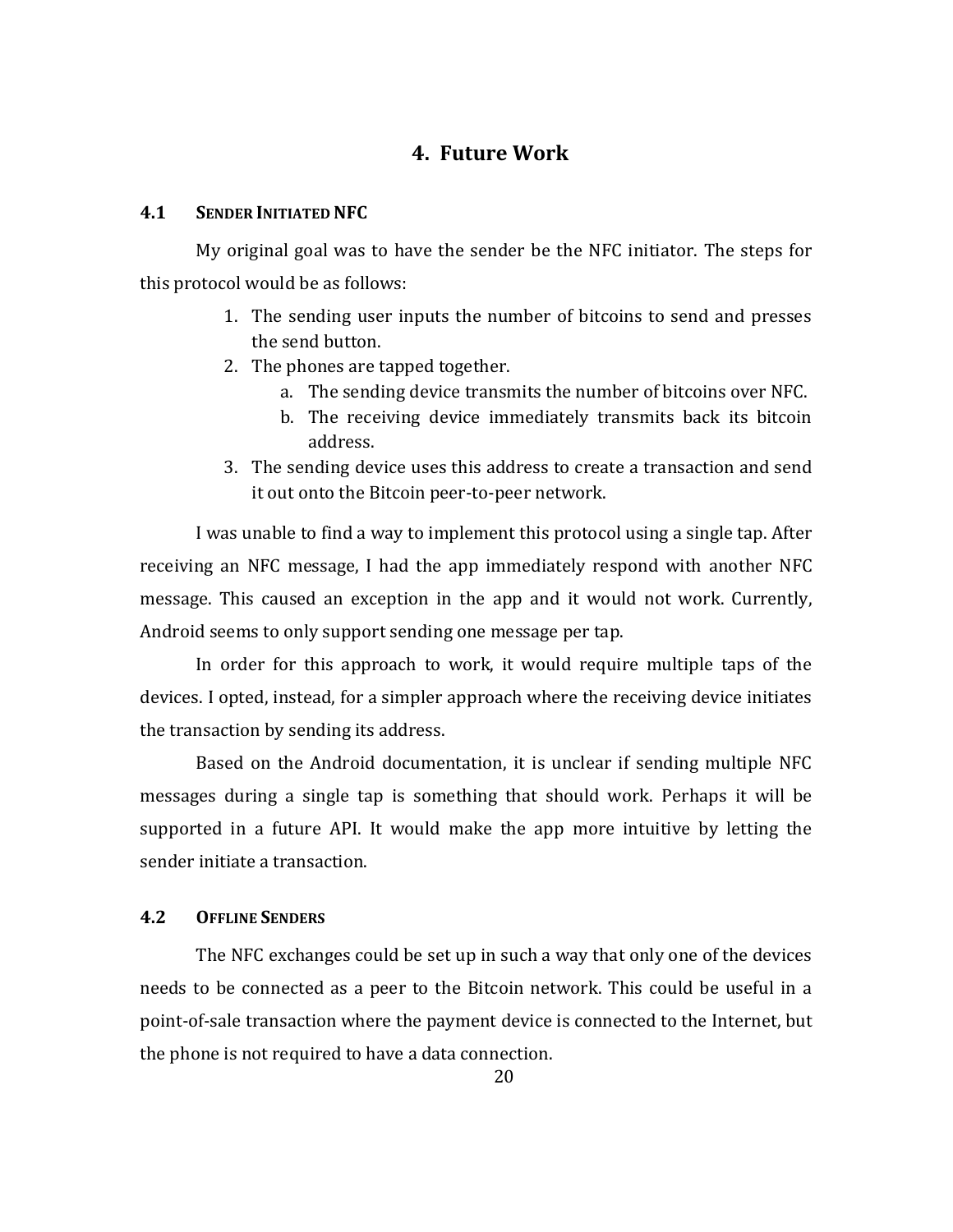#### **4.3 FULLY USABLE CLIENT**

There are many features that need to be added to Bitcoin NFC to make it a more useful Bitcoin client:

- A means to encrypt and backup the wallet file.
- Address book for storing Bitcoin addresses that are frequently used.
- A method for requesting a specified amount of Bitcoins.
- A way to switch between using testnet and the production network.

#### **4.4 PASSIVE NFC**

Passive NFC tags can be made inexpensively and in a variety of small form factors such as credit card sized cards or even stickers. (14) Passive NFC devices are called tags. NFC capable phones can read the data on these tags and write to them also.

Assuming that the use of Bitcoin has become ubiquitous, the following is a potential application for passive devices.

*A family spends the day at the fair. The children want to go on some rides and buy some snacks. The father hands them each a card or token that, on the spot, using his phone, he is able to program with a certain amount of bitcoins. Now if the card or token is lost or stolen, the impact is minimal. The alternative would be that each child would be carrying around a much more expensive electronic device.*

To use NFC tags in this way, bitcoins are sent to a temporary address generated by the phone or other NFC capable device. The public/private key pair is written to the NFC tag. The possessor of the card or token is able to read the key pair and claim the bitcoins. (15)

There are limitations to this method. A person writing bitcoins to the tag will also have the private key needed to reclaim the bitcoins. The card or token itself should not be accepted from a non-trusted person and used as payment. The bitcoin data needs to always be read off the card or token and transferred to the recipient's own address in order to be used as payment.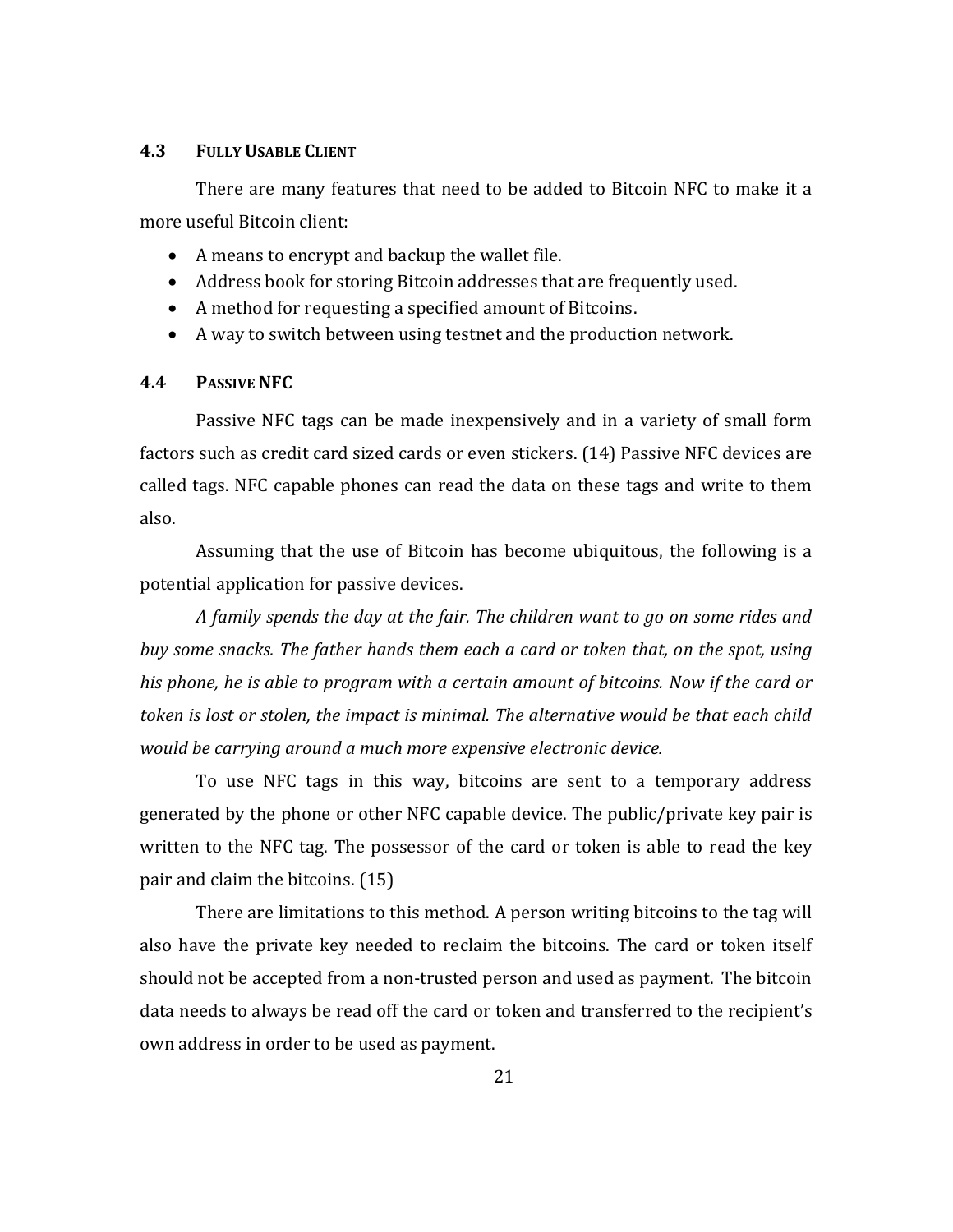# **5. Related Works**

## **5.1 BITCOIN WALLET**

Bitcoin Wallet is an Android app, created by Andreas Schildbach. The app is capable of sending bitcoins between Android devices using QR codes. It has an address book to store frequently used addresses. This project is open-sourced under the GPL and, like Bitcoin NFC, uses the BitCoinJ library. (3)



Figure 12: Bitcoin Wallet

As of version 1.10, released July 16th, Bitcoin Wallet added NFC support. The method used is the same as that used by Bitcoin NFC, where the recipient sends an NFC message which contains the recipient's address. In addition to this, Bitcoin Wallet lets the recipient request an amount of bitcoins.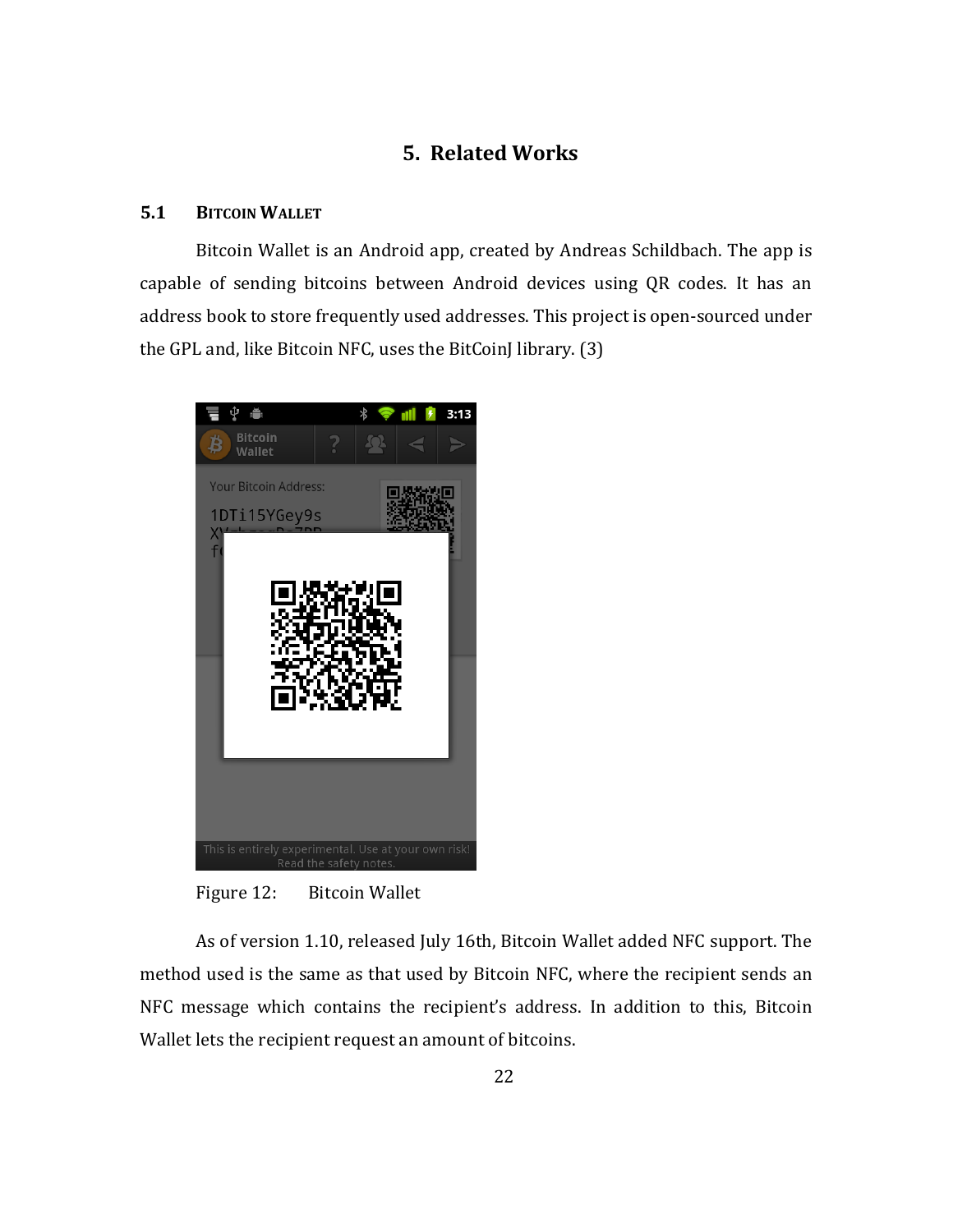#### **5.2 GOOGLE WALLET**

Google Wallet is a point-of-sale NFC payment service that will allow you to make payments using your NFC enabled Android device. It is currently only rolled out at select locations and only works with the Sprint variant of the Nexus S. The T-Mobile and AT&T variants of the phone are not yet supported. Google's plan is to expand the number of locations and supported devices over time. (1)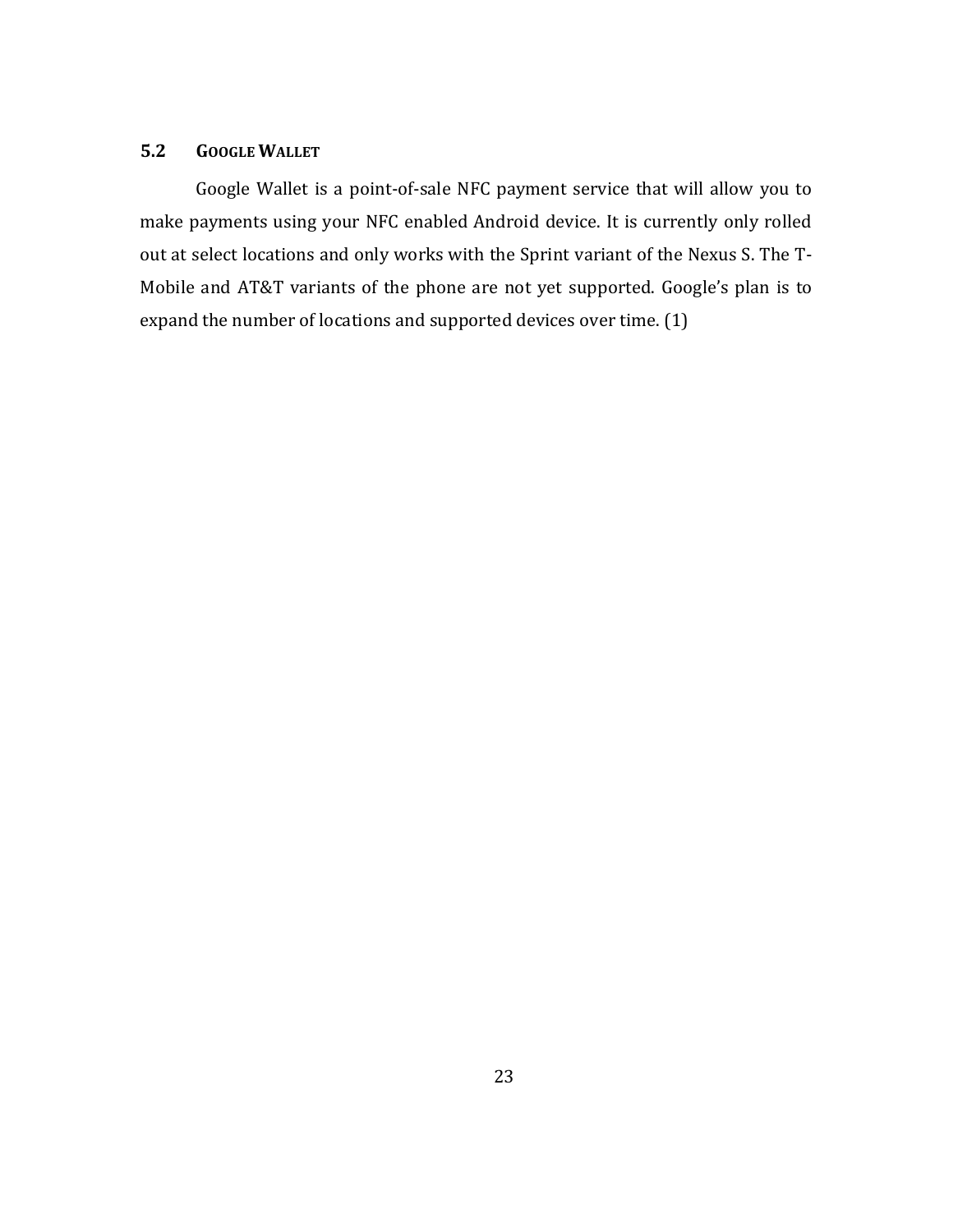## **6. Conclusion**

Bitcoin is an exciting new technology with a lot of potential new applications. The idea that anybody can create their own program that interacts with this currency is a game changer. There is no approval process, no authorization required. Bitcoin is open for development.

NFC is the perfect technology for securely passing information from one device to another. There is no configuration required. For Bitcoin NFC, when the main screen is displayed on one device, the other device merely needs to be placed up against it and the address is filled in and bitcoins are ready to be sent.

Currently NFC is not in widespread use. If it becomes available in more devices, it has the potential to open up new ways for our devices to interact. This includes secure payments and other financial transactions. It has the advantages of being secure, since it requires such close proximity, and no configuration or pairing is required for the devices to begin communication.

Developing for Android takes some time to learn, but there is a lot of documentation and sample code available on the Android development site. With the huge number of Android devices in use, this is a very useful platform to learn to program for. Also, unlike iOS and Windows Phone, there is no approval process required for an app to be released to others. Anybody can download the SDK for free and develop something useful for others.

I was able to accomplish my main objective. I created Bitcoin NFC, which is capable of sending bitcoins from one device to another. The code can be found at http://code.google.com/p/bitcoin-nfc/. Others can use this code for their own apps or projects.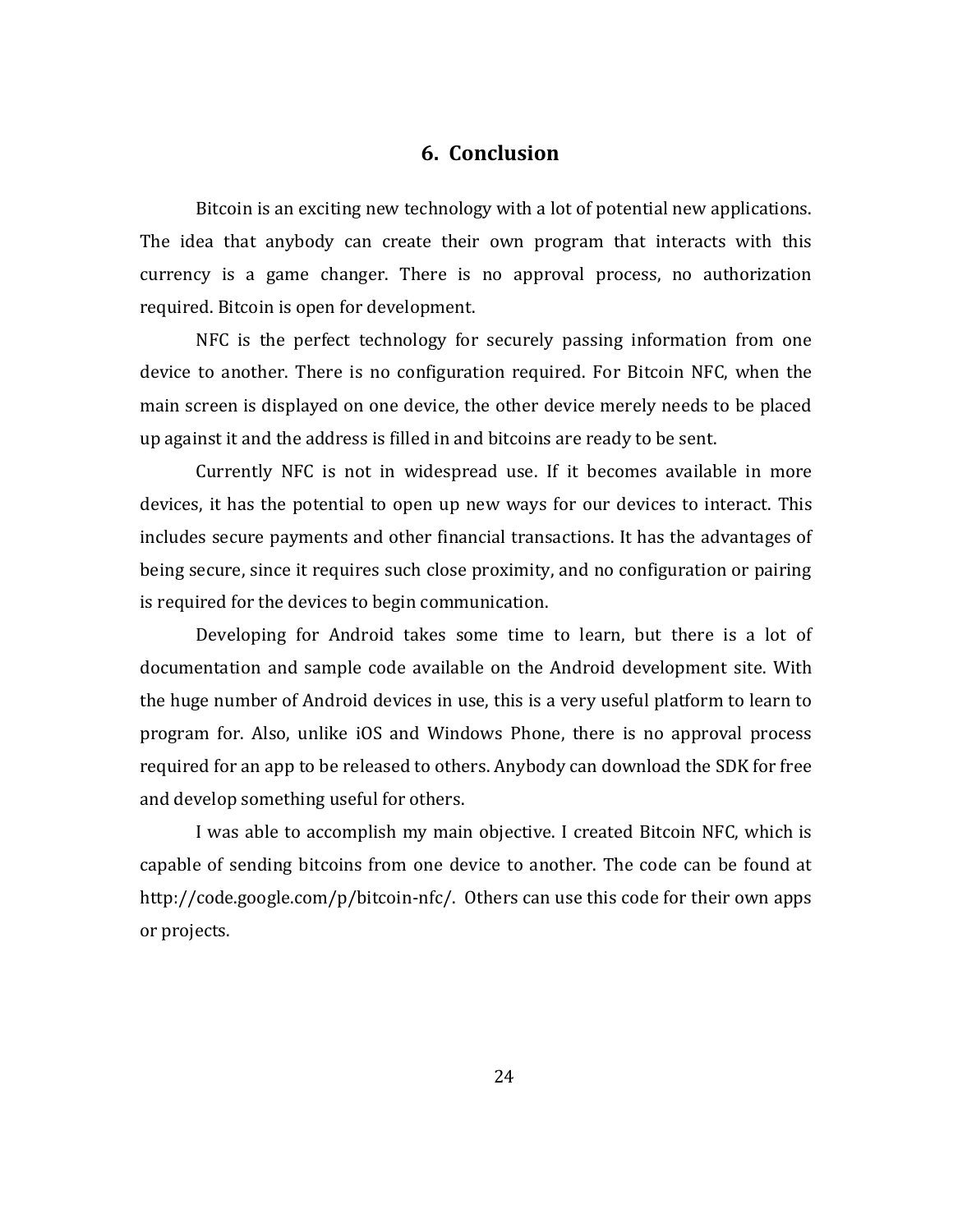# **Bibliography**

1. FAQ. *Google Wallet.* [Online] http://www.google.com/wallet/faq.html.

2. Android Bitcoin Client Bounty. *Bitcoin Forum.* [Online]

https://bitcointalk.org/index.php?topic=1812.0.

3. Bitcoin Wallet. *Android Market.* [Online]

https://market.android.com/details?id=de.schildbach.wallet.

4. **Nakamoto, Satoshi.** *Bitcoin: A Peer-to-Peer Electronic Cash System.* 2009.

5. *Mt. Gox.* [Online] https://mtgox.com/.

6. The Case for Elliptic Curve Cryptography. *National Security Agency.* 

[Online] January 15, 2009.

http://www.nsa.gov/business/programs/elliptic\_curve.shtml.

7. Block chain. *Bitcoin Wiki.* [Online] https://en.bitcoin.it/wiki/Block\_chain.

8. Satoshi Nakamoto. *Bitcoin Wiki.* [Online]

https://en.bitcoin.it/wiki/Satoshi\_Nakamoto.

9. bitcoin. *github.* [Online] https://github.com/bitcoin/bitcoin.

10. BitCoinJ. *Google Code.* [Online] http://code.google.com/p/bitcoinj/.

11. *Information technology — Telecommunications and information exchange between systems — Near Field Communication — Interface and Protocol (NFCIP-1).*  s.l. : ISO/IEC 18092, 2004.

12. NIELSEN: Android Still Clobbering Apple's iPhone, RIM's BlackBerry. *Business Insider.* [Online] http://www.businessinsider.com/nielsen-android-stillclobbering-apples-iphone-rims-blackberry-2011-5.

13. Activities. *Android Developers.* [Online]

http://developer.android.com/guide/topics/fundamentals/activities.html.

14. *tagstand.* [Online] http://www.tagstand.com/.

15. Send bitcoins to an unknown recipient. *Bitcoin Forum.* [Online] http://bitcointalk.org/?topic=3427.0.